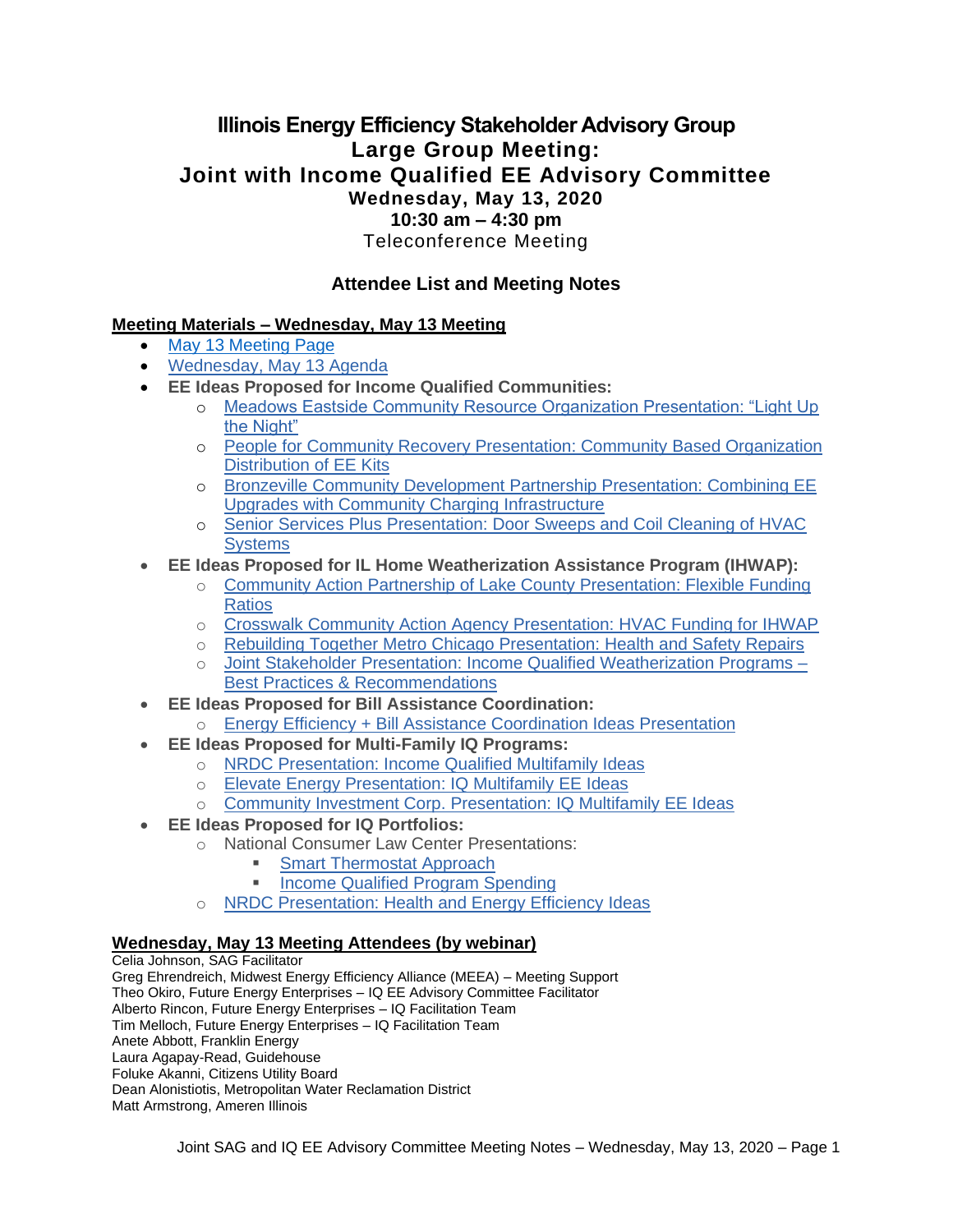Jean Ascoli, ComEd Mallory Audo, Ameren Illinois Will Baker, Google Tyler Barron, Environmental Law & Policy Center Bob Baumgartner, Leidos Brady Bedeker, ComEd Marsha Belcher, Community Action Partnership of Lake County Jordan Berman-Cutler, ComEd Shonda Biddle, Walker-Miller Energy Services Nathan Bohne, Energy Resources Center, UIC Kate Brown, Elevate Energy Tisha Burnside, Resource Innovations Madeline Caldwell, CLEAResult James Carlton, People for Community Recovery Lauren Casentini, Resource Innovations Theresa Collins, Senior Services Plus Salina Colon, CEDA Andrew Cottrell, Applied Energy Group Ryan Curry, 360 Energy Group Neil Curtis, Guidehouse William Davis, Bronzeville Community Development Partnership Larry Dawson, IL Association of Community Action Agencies Leanne DeMar, Nicor Gas Mark DeMonte, Whitt-Sturtevant, on behalf of Ameren IL Sagar Deo, Guidehouse Kevin Dick, Delta Institute Atticus Doman, Resource Innovations Erika Dominick, Walker-Miller K.C. Doyle, ComEd Nick Dreher, MEEA Julie Drennen, Center for Energy and Environment Gabe Duarte, CLEAResult Margaret Dugger, Madison County CAA Tamara Dzubay, Ecobee Wael El-Sharif, 360 Energy Group Katherine Elmore, Community Investment Corp. Lance Escue, Ameren Illinois Jim Fay, ComEd Jason Fegley, Leidos Cathy Feltner, Embarras River Basin Agency Natalie Fortman, Opinion Dynamics Scott Fotre, CMC Energy Julia Friedman, Oracle Mike Frischmann, Ecometric Consulting Jake Fuller, Ecometric Consulting Margaret Garascia, Elevate Energy Omy Garcia, Peoples Gas & North Shore Gas Roberto Garza, ComEd Aimee Gendusa-English, Citizens Utility Board Jenny George, Ameren Illinois Gary Goins, Crosswalk Community Action Agency Laura Goldberg, NRDC David Goodrich, Madison County Community Development Mary Ellen Guest, Chicago Bungalow Association Randy Gunn, Guidehouse Kelly Gunn, ComEd Cliff Haefke, Energy Resources Center, UIC Amir Haghighat, CLEAResult Paulette Hamlin, Western Egyptian Community Action Agency Courtney Hanson, People for Community Recovery Dave Hernandez, ComEd Julie Hollensbe, ComEd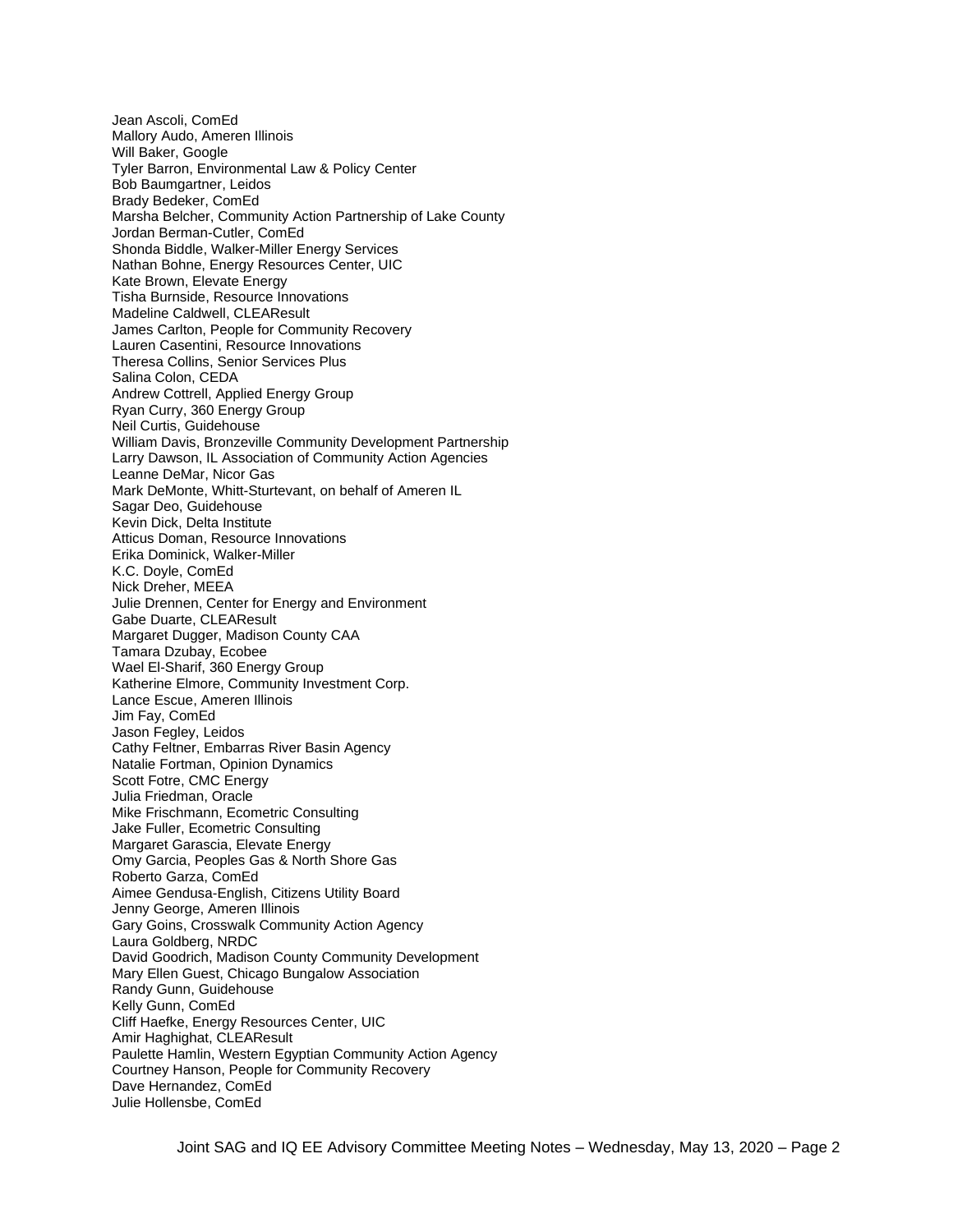Nick Horras, Resource Innovations Hannah Howard, Opinion Dynamics Jeff Hurley, Blue Green Alliance Cheryl Jenkins, VEIC (IL-TRM Administrator) Jim Jerozal, Nicor Gas Mary Johnson, Resource Innovations Cheryl Johnson, People for Community Recovery Katherine Johnston, Green Homes Illinois Kevin Johnston, Green Homes Illinois Kristen Kalaman, Resource Innovations Lalita Kalita, ComEd Haley Keegan, Resource Innovations Rob Kelter, ELPC Mike King, Nicor Gas Chester Kolodziej, Northern IL Summits and Expos Karin Konrath, ComEd Larry Kotewa, Elevate Energy Steven LaBarge, ComEd Monique Leonard, Ameren Illinois Sharon Lewis, Meadows Eastside Bruce Liu, Nicor Gas Ashley Lucier, SEEL Molly Lunn, ComEd Karen Lusson, National Consumer Law Center Thomas Manjarres, Franklin Energy Leanna McKeon, Chicago Housing Authority Brady McNall, DNV-GL Rebecca McNish, ComEd Samarth Medakkar, MEEA Nishant Mehta, Guidehouse Mark Milby, ComEd Cheryl Miller, Ameren Illinois Abby Miner, IL Attorney General's Office Lisa Miranda, Rebuilding Together Metro Chicago Zenia Montero, ICF Bruce Montgomery Jennifer Moore, Ameren Illinois Jennifer Morris, ICC Staff Angela Morrison, Chicago Jobs Council Catherine Mrase, ComEd Denise Munoz, ComEd Jackie Nagel, Nicor Gas Chris Neme, Energy Futures Group, on behalf of NRDC Rob Neumann, Guidehouse Yami Newell, Elevate Energy Dantawn Nicholson, ComEd Melvin Nicks, ComEd Victoria Nielsen, Applied Energy Group Greg Norris, Aces 4 Youth Eric O'Neill, Michaels Energy Andy Odom, Community Contacts Maria Onesto Moran, Green Home Experts Randy Opdyke, Nicor Gas Antonia Ornelas, Elevate Energy Erika Orr, Sangamon County Community Resources Angie Ostaszewski, Ameren Illinois Briana Parker, Elevate Energy Christina Pagnusat, Peoples Gas & North Shore Gas Ashley Palladino, Resource Innovations Deb Perry, Ameren Illinois Brandon Pieczynski, Pangea Michael Pittman, Ameren Illinois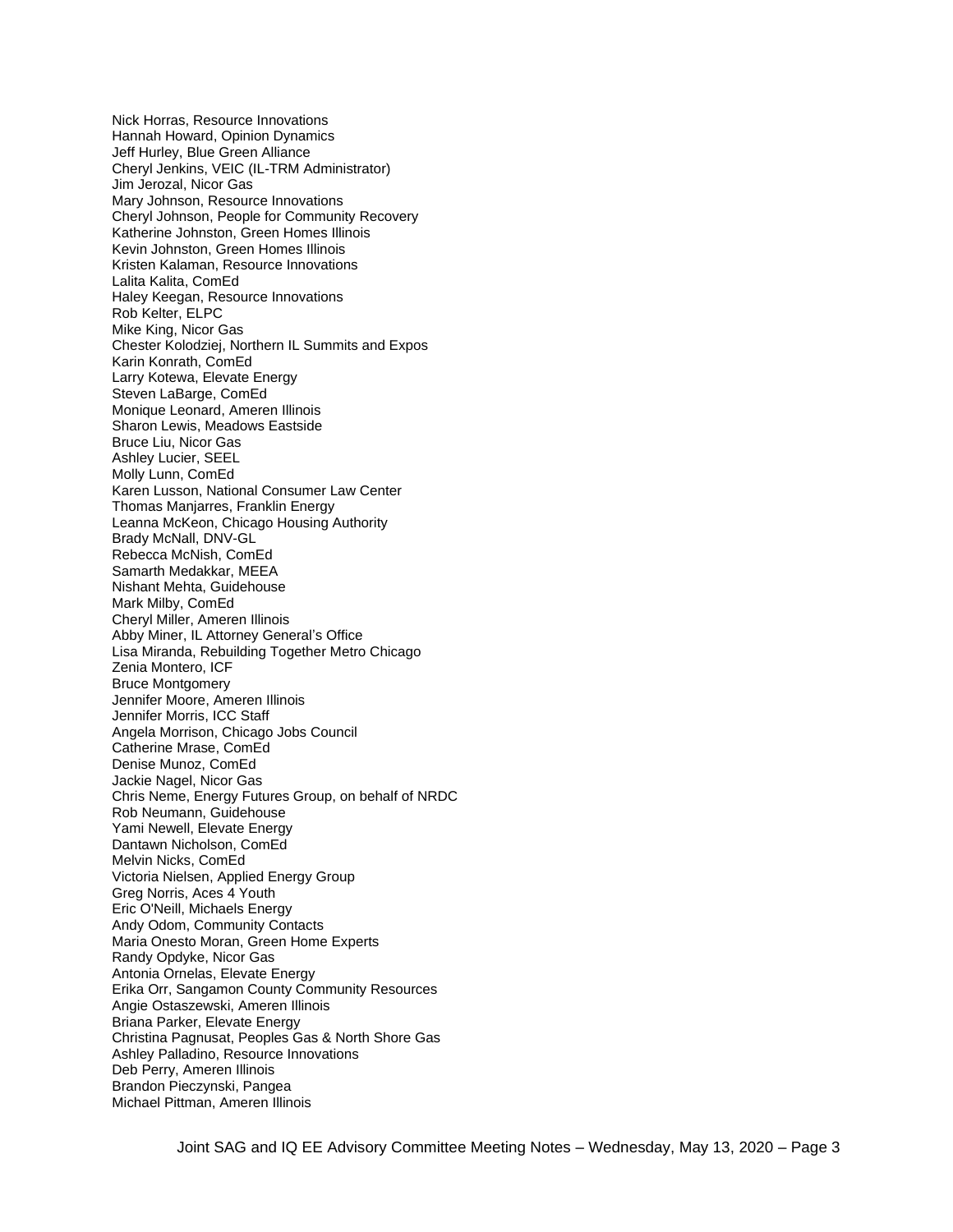Noah Purcell, SEEL Beatrice Quach, Resource Innovations Andrew Rains, IL Association of Community Action Agencies Michelle Redeaux, Resource Innovations Emily Robinson, Elevate Energy Zach Ross, Opinion Dynamics Andrea Salazar, Michaels Energy Susan Sams, Ameren Illinois Gustavo Sandoval, Elevate Energy Elena Savona, Elevate Energy Rachel Scheu, Elevate Energy Leah Scull, CLEAResult Louise Sharrow, Elevate Energy Kristol Simms, Ameren Illinois Raman Singh, ICF Veena Singla, NRDC Tristan Stamets, SEEL Ellen Steiner, Opinion Dynamics Jacob Stoll, ComEd Dalitso Sulamoyo, Champaign County Regional Planning Commission Mark Szczygiel, Nicor Gas Harsh Thakkar, Franklin Energy Evan Tincknell, Opinion Dynamics Lowell Tosch, Community Contacts Desiree Vasquez, Franklin Energy Andy Vaughn, Leidos Maddie Wazowicz, MEEA Ted Weaver, First Tracks Consulting, on behalf of Nicor Gas Shelita Wellmaker, Ameren Illinois Bridget Williams, Guidehouse Angela Winter, Wabash Area Development, Inc. Ken Woolcutt, Ameren Illinois Brian Yeung, Slipstream Cate York, Citizens Utility Board Angela Ziech-Malek, CLEAResult Liz Zimmerly, ComEd Arvind Singh, DNV-GL Chris Vaughn, Nicor Gas Sara Wist, Cadmus Group

### **Opening & Introductions**

*Celia Johnson, SAG Facilitator and Theo Okiro, IQ Advisory Committee Facilitator*

• The purpose of the [May 13](https://www.ilsag.info/event/wednesday-may-13-sag-meeting/) joint  $SAG - IQEE$  Advisory Committee meeting is for brief presentations on income qualified/income eligible [Energy Efficiency Ideas](https://www.ilsag.info/2020-energy-efficiency-ideas/) submitted by both SAG and IQ EE Advisory Committee participants. Participants were invited to propose ideas for utilities to consider in developing their next 4-year EE Plans (202- 2025) as part of the [SAG Portfolio Planning Process](https://www.ilsag.info/meetings/portfolio-planning-process/)*.* 

## **EE Ideas Proposed for Income Qualified Communities**

#### *Meadows Eastside Community Resource Organization:*

### **"Light Up the Night" (Sharon "SY" Lewis)**

- *1. Briefly introduce yourself + your organization*
- MECRO is located in South Shore community. Community organizer & activist for 30 years. Work throughout SE side. Business & residential community support programming. Stabilize families and businesses.

Joint SAG and IQ EE Advisory Committee Meeting Notes – Wednesday, May 13, 2020 – Page 4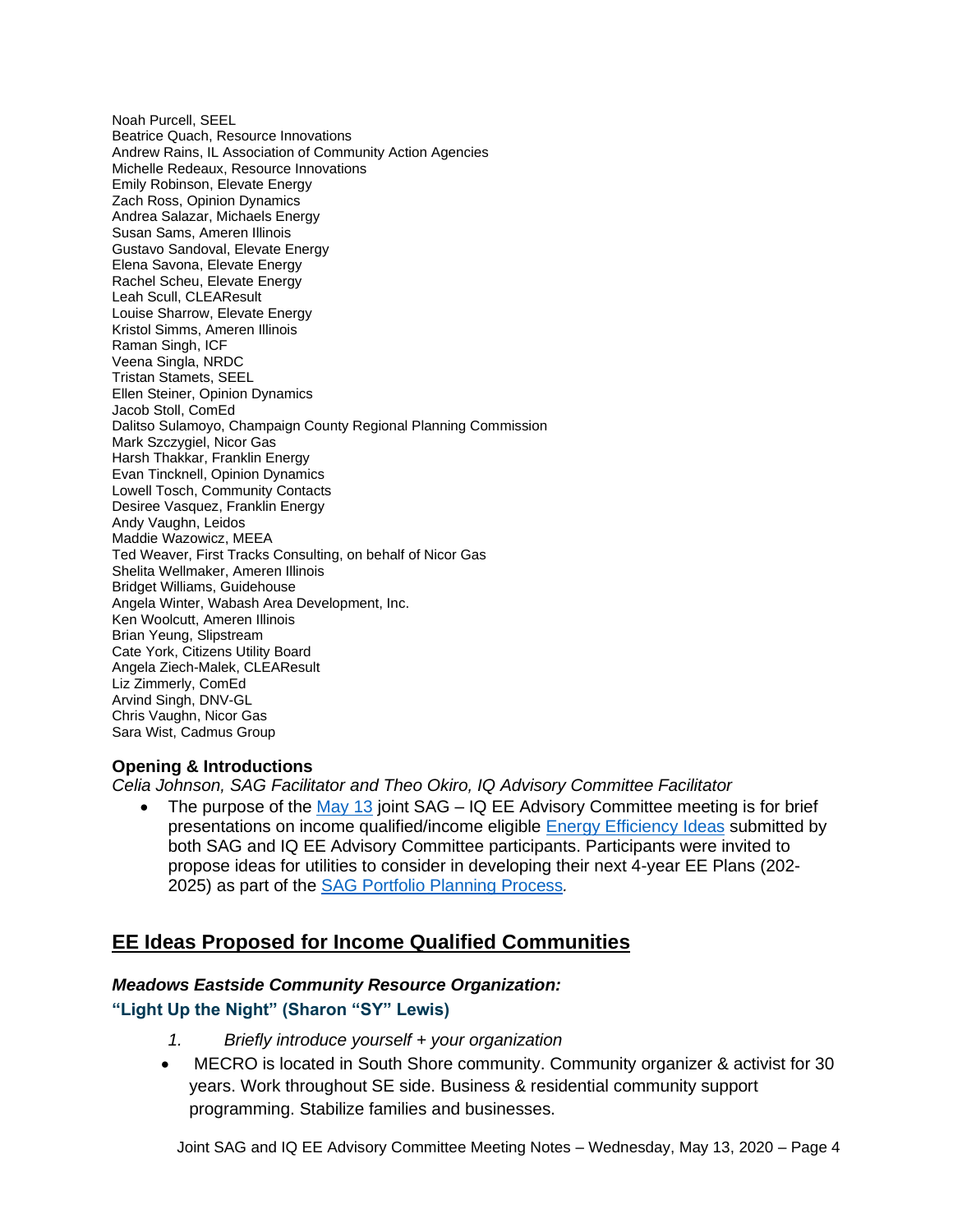- *2. Explain which utility (or utilities) your idea is for*
- ComEd
- *3. Briefly describe your idea + rationale*
- Front porch lighting with LEDs, automated with daylight sensor switches. Simple conversion, either DIY or DI. Previous "Porch Light Initiative" done in Chicago – tried and true practice. 10 identified neighborhoods to target.
- *4. Indicate how your idea will have a positive impact on utility customers or IL EE programs*
- Community aspects locate addresses, provide first responder lighting, identify visitors, find keys/locks, capture better security video, lived-in and welcoming appearance to home, etc. Energy & customer bill savings.

*Q: [Kristol Simms] You've worked on other community-based efforts, do you know of any S/C IL organizations that could work on a project like this?*

*A: Obama Foundation throughout City of Chicago, they are willing to use their volunteers statewide if they are needed. Can put in touch with contacts.*

*Q [Kevin Dick]: Is there a cost difference between timers or daylight sensors?*

*A: No cost difference.*

*Q: [Omy Garcia] How are neighborhoods selected?*

*A: The reason the Invest Southwest neighborhoods is that there are already initiatives being done in those neighborhoods and it was easy to get data. Already funding and marketing in those neighborhoods, so this could add to that. Could be easy to implement in any neighborhood or community.*

## *People for Community Recovery:*

## **Community-Based Organization Distribution of EE Kits (Cheryl Johnson)**

- *1. Briefly introduce yourself + your organization*
- Executive Director of PCR, Altgeld Gardens/Riverdale Community Area. Environmental Justice organization, 41+ years. Highest poverty, lowest income of anywhere in Chicago.
- *2. Explain which utility (or utilities) your idea is for*
- ComEd & Peoples Gas
- *3. Briefly describe your idea + rationale*
- PCR distribution of EE kits to their community. Trusted community-based organization with respect in the community. Provide access to people that have had no access to EE before. Not a new idea – TN example.
- *4. Indicate how your idea will have a positive impact on utility customers or IL EE programs*
- Customer trust & engagement, brand awareness, relationship building, energy & bill savings. Reach new markets, serve customers with historically low participation rates, possible to increase engagement of behavioral programs. Community education on EE and other energy opportunities.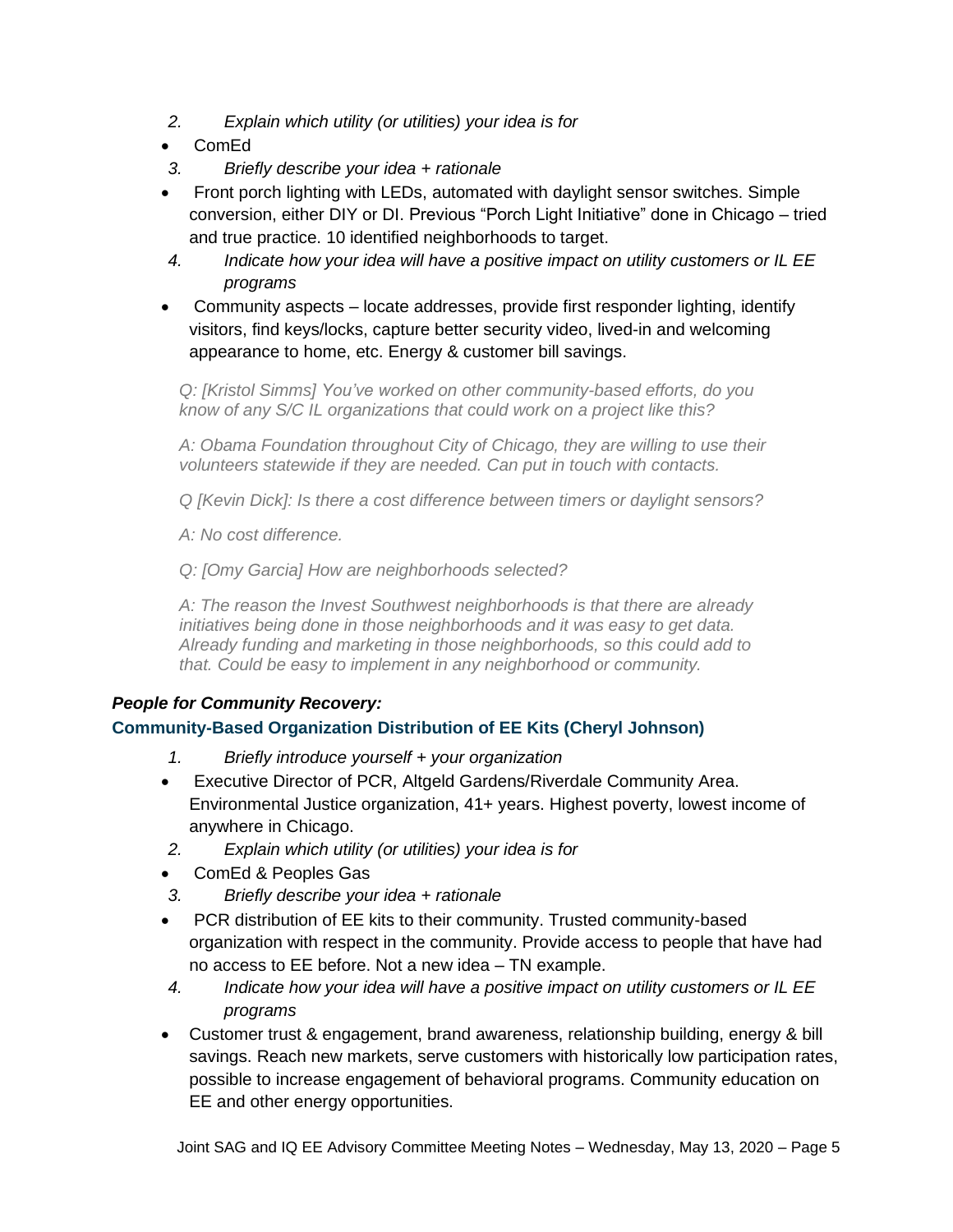*Q: [Kristol Simms] Any connections to S/C IL organizations?*

*A: Unfortunately, no, but through a network – Coalition of Black Trade Unionists has chapters that can connect with to help identify community groups in those areas.*

## *Bronzeville Community Development Partnership:* **Community EV Charging Pilot (William Davis)**

- *1. Briefly introduce yourself + your organization*
- "The Partnership" has been engaged for over 30 years in preserving the historical assets of Bronzeville. Repurposing and developing into a smart community. Ref. ComEd "Community of the Future" website. Critical infrastructure. Institutional partners. Microgrid in Bronzeville.
- *2. Explain which utility (or utilities) your idea is for*
- ComEd
- *3. Briefly describe your idea + rationale*
- Combining EE upgrades with community EV charging infrastructure. Reduce barriers to entry to EVs. Accelerated deployment of EE upgrades and EV charging to single family and commercial buildings. TOU metering/sliding scale rates that allow IQ to charge EVs. Community peer-to-peer charging access via apps – sharing economy. Suggest automatic opt-in to TOU rates, opt-out to use other rate plans. Public charge stations. Tools for charging & rate optimization. Need to serve existing dwelling multifamily with EV too. Pilot would demonstrate the viability in Bronzeville. Single biggest cost barrier is installation cost, the pilot would cover install costs. Smart Level 2 charging stations is recommended technology. Estimated \$4M cost of pilot.
- *4. Indicate how your idea will have a positive impact on utility customers or IL EE programs*
- Clean energy goals for City and IL all communities have to be able to make the switch. Improved air quality. Leverage EE renovations to add EV smart charging. CUB study – could lower cost for all electric consumers.

*Q: [Molly Lunn] Interesting proposal. Concerns about regulatory/statutory perspective of whether EE funds can be used for this. What do stakeholders think about how we can look at this?*

*A: Recognize that objective is to get to the charging stations, but trying to take holistic approach to pair building EE with the charging infrastructure. Opportunity to explore how to spread the costs and use the savings to share the cost.* 

*Comment [Molly Lunn]: I think we will want to have a follow up conversation and will reach out. Even if we can't do it under EE, there are other parts of the company looking at EV and we look forward to talking more.*

*A: Understand that there are definition challenges for doing this under EE. Hope that the linkage with EE can help satisfy some of that but think this is important for health of community going forward. Looking forward to further conversation. Charging infrastructure is a next step in ongoing partnership.*

Joint SAG and IQ EE Advisory Committee Meeting Notes – Wednesday, May 13, 2020 – Page 6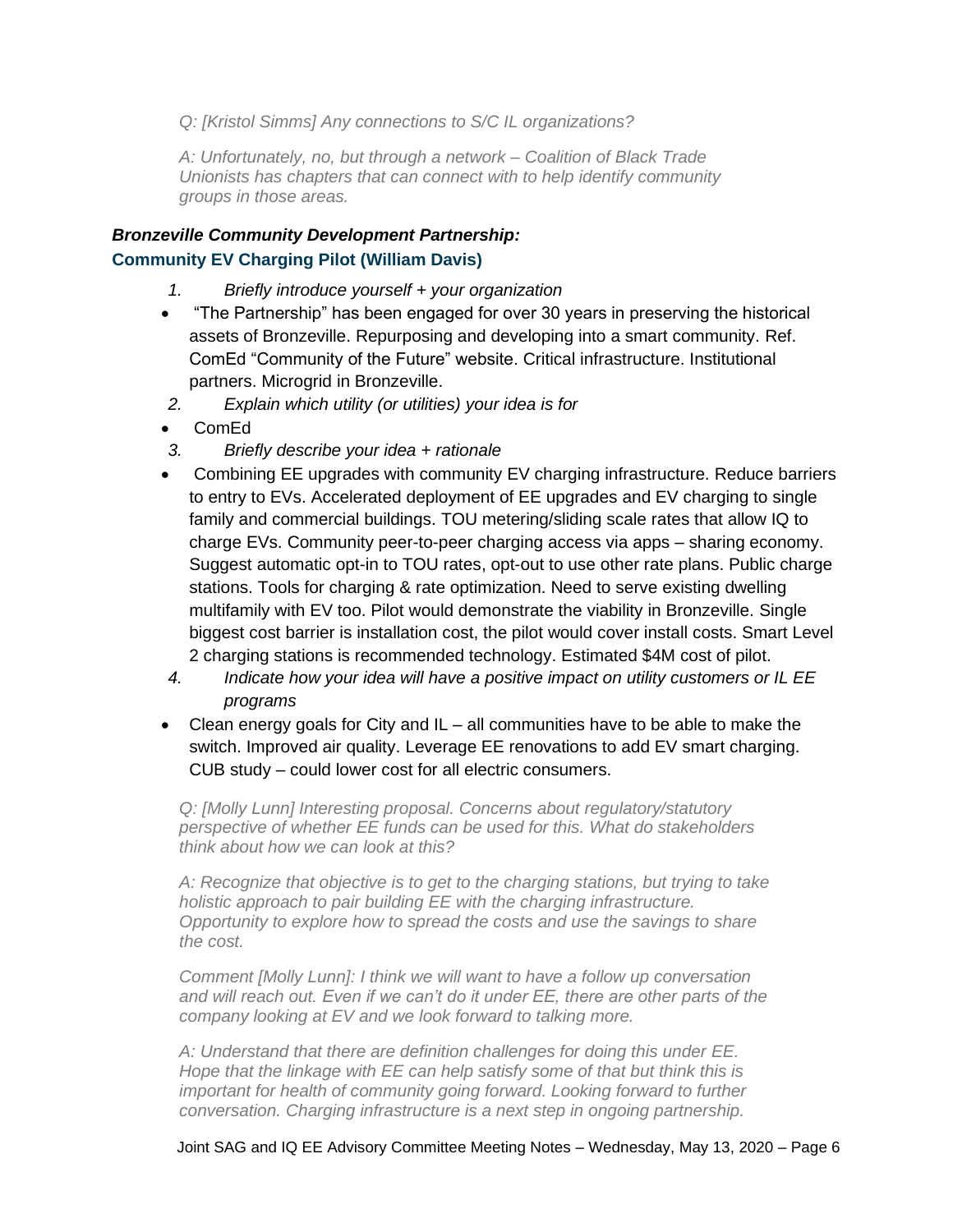*Comment: [Kristol Simms] Also interested in connecting [Ameren Illinois].*

## *Senior Services Plus:*

**Door Sweeps and Coil Cleaning of HVAC Systems (Theresa Collins)**

- *1. Briefly introduce yourself + your organization*
- COO at SSP Alton IL. Southern IL. 7 county region. Aging & disabled community services. 18 months ago led to EE programming with Ameren.
- *2. Explain which utility (or utilities) your idea is for*
- - *3. Briefly describe your idea + rationale*
- HVAC coil cleaning, door sweeps, weatherstripping. Installable by existing handyman staff without extensive additional training. Minimal cost for savings that have huge impact on customer base.
- *4. Indicate how your idea will have a positive impact on utility customers or IL EE programs*
- Increase AC equipment efficiency. Improve IAQ & comfort. Bill savings. Quality of life. Reduce customer energy burden.

*Q: [Abigail Miner] Clarify if this is a new program or added to existing Wx program?*

*A: Currently at SSP doing direct install of EE measures with Ameren. Propose extension/expansion for our organization of that current partnership and programming.*

*Q: [Chris Neme] More comprehensive range of measures for IQ and non-IQ when we are in homes already is a good thing. Cautionary note on estimated heating and cooling savings – might not be possible to get that 20% savings but even with only a small fraction for this low cost measure it still makes a lot of sense.*

# **EE Ideas Proposed for IL Home Weatherization Assistance Program (IHWAP)**

## *Community Action Agency Proposals for IHWAP*

Community Action Partnership of Lake County:

## *IHWAP Braiding Approach (Marsha Belcher)*

- *1. Briefly introduce yourself + your organization*
- CAA already working on weatherization for utilities.
- *2. Explain which utility (or utilities) your idea is for*
- ComEd, Nicor, North Shore Gas
- *3. Briefly describe your idea + rationale*
- Agencies flexibility to change funding ratios, not necessarily all 50/50 as currently. Too many unknowns coming to not have flexibility. Income swings with those just above and just below the Area Median Income. Won't be able to see the data from all for this ahead of planning.

Joint SAG and IQ EE Advisory Committee Meeting Notes – Wednesday, May 13, 2020 – Page 7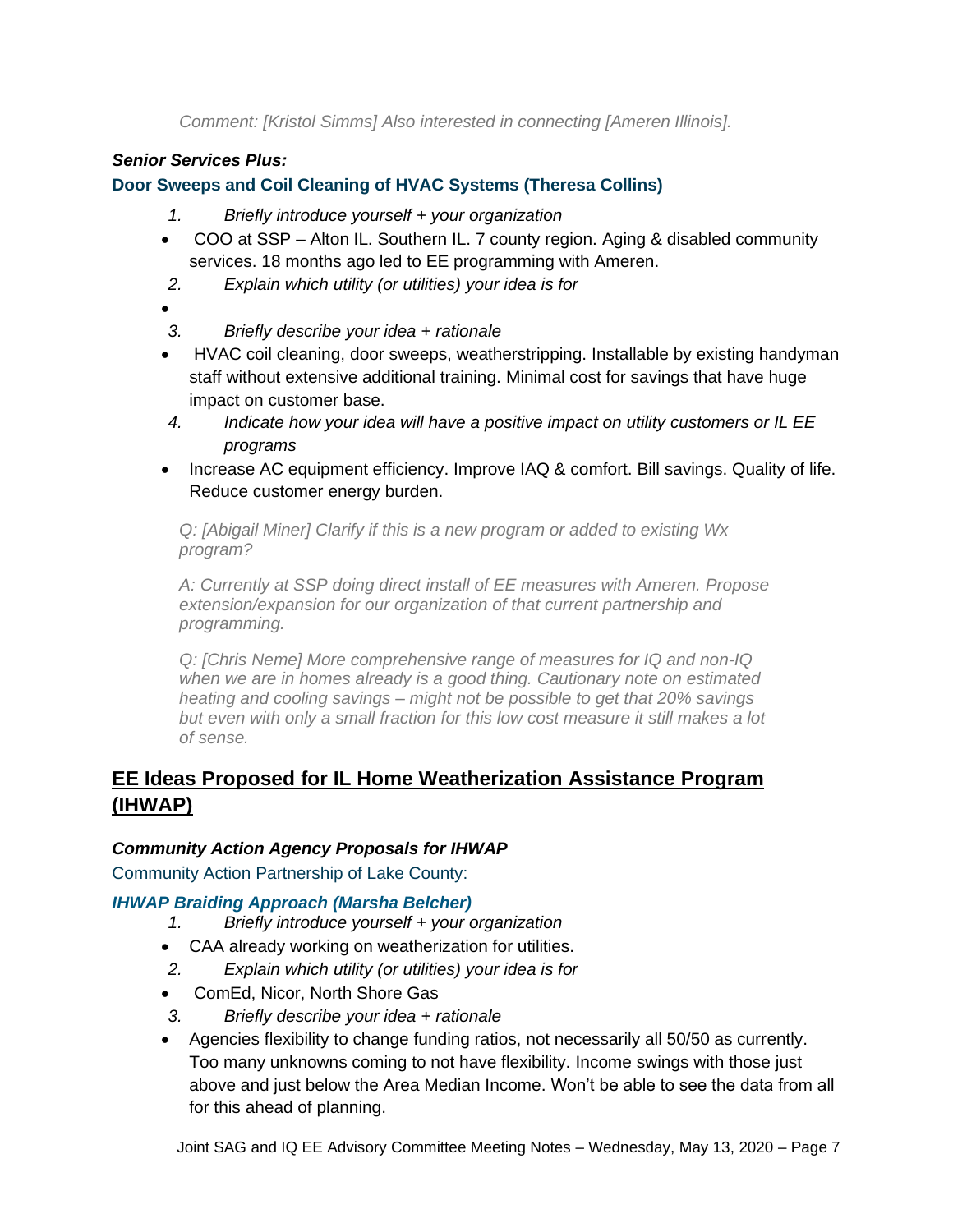- *4. Indicate how your idea will have a positive impact on utility customers or IL EE programs*
- Flexibility will allow serving community better through unexpected changes.

## Crosswalk Community Action Agency:

## *HVAC Funding for IHWAP (Ameren IL) (Gary Goins)*

- *1. Briefly introduce yourself + your organization*
- Wx coordinator for Crosswalk. Partners with Ameren to serve 3 counties in S. IL.
- *2. Explain which utility (or utilities) your idea is for*
- Ameren
- *3. Briefly describe your idea + rationale*
- Pilot for mechanical measures to go along with air sealing, etc. already being done. AC, furnaces, heat pumps, fixed and mobile homes. Great need in area.
- *4. Indicate how your idea will have a positive impact on utility customers or IL EE programs*
- Energy savings

*Q: [Chris Neme] Under what conditions should these measures be included in delivery?*

*A: Only braided, Ameren qualified homes. Gas only or gas-electric, models could be there for different client types.*

*Q: Would this be true regardless of age or condition of system? Or would there be criteria?*

*A: Would have to be criteria – wouldn't replace a 90% less than 10 year old existing furnace for example, but maybe do the AC if it is old. Or vice versa. Open to options.*

## Rebuilding Together Metro Chicago:

## *Health and Safety Repairs (Lisa Miranda)*

- *1. Briefly introduce yourself + your organization*
- Program director for RTMC. National organization, 150 affiliates across nation. Serve Cook County. Low income homes work – safety, health, livability. Free home repairs. Share clients with CEDA – serving the clients with both sets of services. Source EE repairs out to the partners – Nicor and CEDA. Let the partners do the EE repairs while they do H&S to provide maximum value.
- *2. Explain which utility (or utilities) your idea is for*
- Nicor Gas existing program; N Illinois with ComEd and Peoples Gas. Could expand statewide to other affiliates downstate.
- *3. Briefly describe your idea + rationale*
- Further leverage resources to transfer client trust to partners link clients to the EE resources as has already been successful. Need expanded staff time to increase the number of clients that can be served.
- *4. Indicate how your idea will have a positive impact on utility customers or IL EE programs*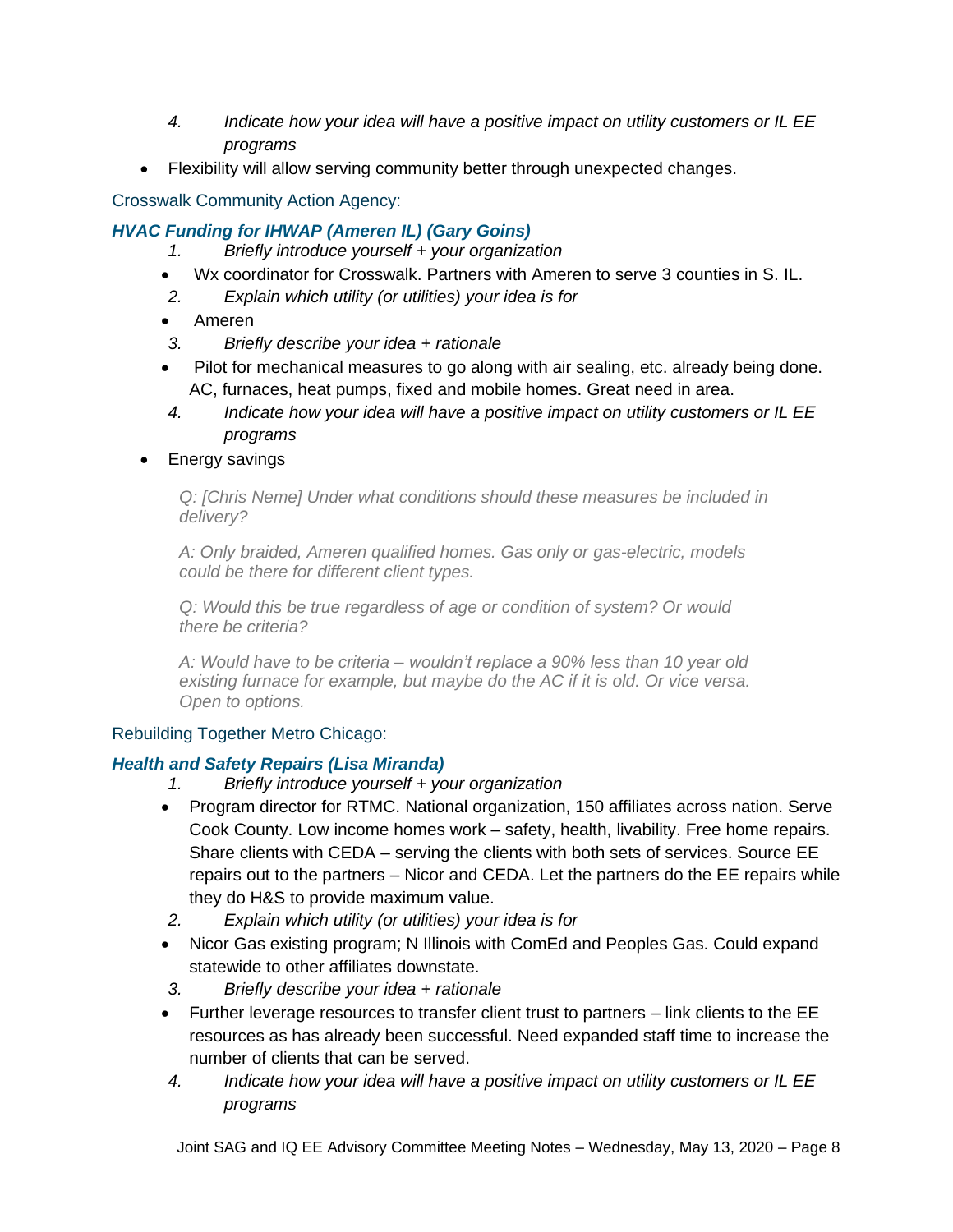• Community trust. Home health, safety and air quality. EE savings.

### **Joint Stakeholder Presentation: Income Qualified Weatherization Programs – Best Practices & Recommendations (Cate York, Citizens Utility Board; Chris Neme and Laura Goldberg, NRDC; Karen Lusson, National Consumer Law Center)**

- *1. Briefly introduce yourself + your organization*
- CUB is consumer advocacy org, residential and small business ratepayers. Presentation will cover CUB proposals that align with NRDC and NCLC proposals. NCLC is a nonprofit advocating for low income families at state and fed level. NRDC is national environmental group, work on EEFA project, work with Energy Futures Group as a consultant.
- *2. Explain which utility (or utilities) your idea is for*
- All
- *3. Briefly describe your idea + rationale*
- Goals: capacity of CAAs, maximize savings per dollar, optimize savings, maximize benefits per customer, increase participation accessibility, serve all types of housing. Touches on both IHWAP and broader IQ Wx programs.
	- $\circ$  Mechanicals N. IL current 50/50 split with braided but not in S. IL recommend include statewide, except central AC.
	- $\circ$  Optimal measure mix prioritize specified measure types, consistent list for both braided and utility programs allowing some variation if needed to increase homes served. Dual approach currently creates customer confusion and even fewer savings than they are entitled to receive.
	- $\circ$  Non-incentive costs reduce overhead and management costs which have been substantial. Engage on how to reduce management costs, including multiple layers of management between agencies all the way up to the utility, opportunities to streamline. Streamline ancillary services like inspections. More homes with more measures served. Concern similar to yesterday's Elevate proposal. More direct contact with utility would help reduce that conflict of interest problem.
	- $\circ$  CAA capacity various priorities. Bonuses for reaching/exceeding goals, align funding and reporting timelines. Increase agency jobs completed – coordinate funding with agency hiring. Already in the business, makes sense for utilities to rely on CAAs. Funding should be going up. Avoid surprises for agencies. Streamline reporting for CAAs – one budget reporting document for each agency instead of different per utility; reduce requirements in Q2 during federal reporting period. Single point of contact for customers where CAAs work with multiple utilities. Streamline QA/QC to only need one inspection.
	- $\circ$  MF Braiding Increase braiding on MF side. Lots of agencies only do single family. Want to encourage MF, reduce barriers. Help cover cost per unit. Single point of contact for business owners across territories. Develop modeling software to avoid custom engineering costs.
	- $\circ$  Reduce confusion and competition prevent people from accessing utility only program when they would have qualified for IHWAP weatherization.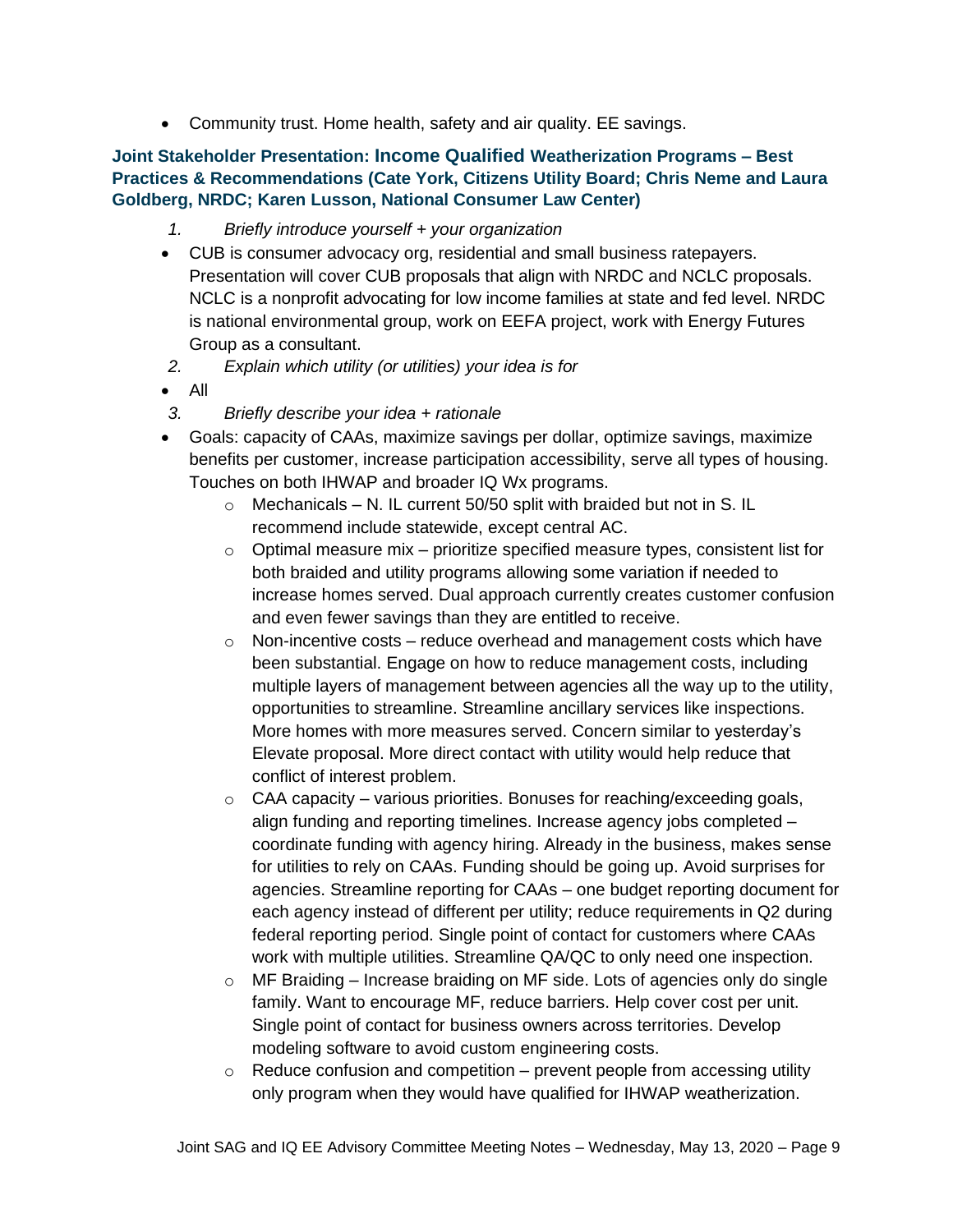Don't want programs cannibalizing each other. Make it easy for customers and for agencies to achieve their federal requirements and satisfy utility requirements. Contractors don't have an incentive to redirect to different offerings that serve customer better but don't make as much money for contractor. Need a utility led mandate to provide all information and streamline programs. Contractors can focus on the customer sectors they are serving.

- $\circ$  Delivery and data ties back to "Wx lite" concern. Missed opportunities for whole building best practices because of different offerings from different programs. Some customers are ineligible for IWHAP for non-income reasons (renter, already received treatment within 30 year window, etc). Participating customers in IHWAP already have the trust that could lead them into other utility only programs if there was more collaboration. Hard to compare different agencies and contractors that are implementing – more data could help on where to allocate funds.
- o Sharing best practices create a IQ Wx Best Practices group modeled on MA LEAN program. Share info and achieve consensus on common practices. A Building Performance Assn would help coordinate and share best practices.
- *4. Indicate how your idea will have a positive impact on utility customers or IL EE programs*
- Improve comfort, safety, long term resilience of IQ homes. Reduce costs per savings unit. Increase access to services. Reduce confusion. Coordinate better. Share best practices.

*Q: [Kristol Simms] On first Optimal Measure Mix slide, how are those two recommendations consistent with each other if all of NRDC's recommendations aren't offered by IHWAP?*

*A: [Karen Lusson] If utility only programs are providing similar Wx programs then there should be identical measures.*

*A: [Laura Goldberg] Will have to discuss further to how we work all these proposals together.*

*Q: [Kristol Simms] We don't want utilities to be hampered by only being allowed to offer what IHWAP can offer – doesn't allow for innovation.*

*Q: [Kristol Simms] On slide 9, how would this be different than the existing IQ group that is part of the law?*

*A: [Karen Lusson] Rather than the whole umbrella of IQ programs that we frequently discuss in the IQ Committee, this would focus solely on the delivery of Wx in both braided and utility only programs. Informal structure to communicate.*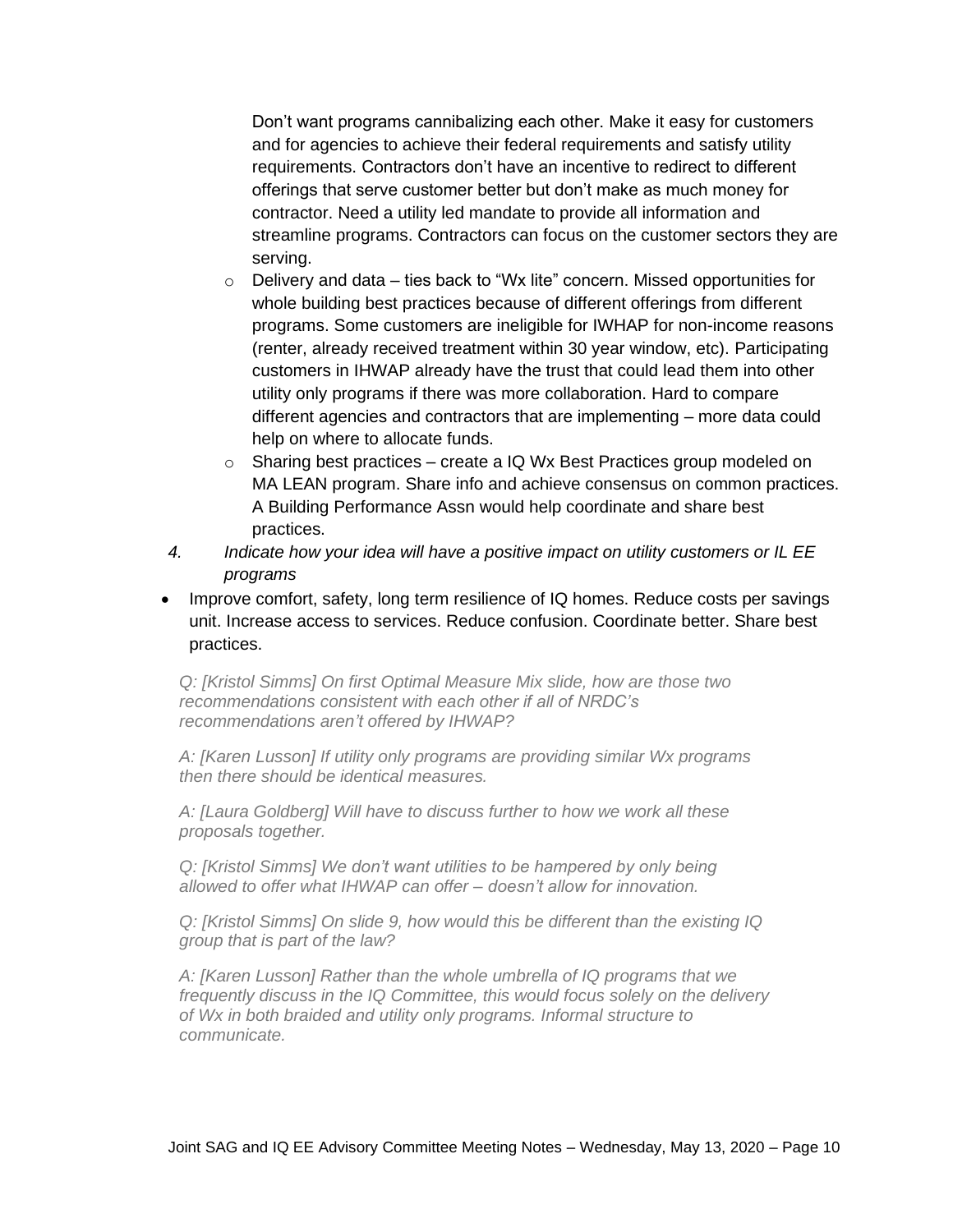# **EE Ideas Proposed for Bill Assistance Coordination**

### *Joint Presentation: People for Community Recovery; National Consumer Law Center; Natural Resources Defense Council*

• Background: bill assistance and affordability programs have been delivered separately from EE. Different parts of utility. But many customers need both services. Given COVID crisis and recovery period, important to serve collaboratively with both of these services. All proposals look at more comprehensive service.

## **People for Community Recovery: "Lift-Up" Model Pilot (Cheryl Johnson)**

- *1. Briefly introduce yourself + your organization*
- [previously introduced]
- *2. Explain which utility (or utilities) your idea is for*
- All
- *3. Briefly describe your idea + rationale*
- Local Intervention for Financial Empowerment through Utility Payments (LIFT UP). 2 year pilot in 5 cities. Financial counseling with utility to reach payment plans. Reduce and waived fees, account credit. Difference would be proposing adding EE to this approach – make the behavior change with EE education and audit. Make assistance successful by looking at the physical structure of the houses and the behavior of the residents.
- *4. Indicate how your idea will have a positive impact on utility customers or IL EE programs*
- Decrease in utility bill balance. Decrease probability of shut offs. Make assistance program successful with future bill savings too. Help community members learn to manage utility costs with EE.

*Q: [Jim Jerozal] Savings from LIFT UP – the lower balances. Were those attributed to any EE in those homes, did they connect those dots? Is this integrated into any utility EE programs, or are you building off of the concept?*

*A: Building up off of the concept. May have had some EE in the original concept.* 

*A: [Chris Neme] I was involved in the 90's in a program in NJ targeted EE with energy education and payment plan & arrears forgiveness. It had enormous success consistent with what was presented here. EE made bills more affordable and coupling with education and payment process made it work.*

## **National Consumer Law Center: Bill Affordability Coordination (Karen Lusson)**

- *1. Briefly introduce yourself + your organization*
- [previously introduced]
- *2. Explain which utility (or utilities) your idea is for*
- All
- *3. Briefly describe your idea + rationale*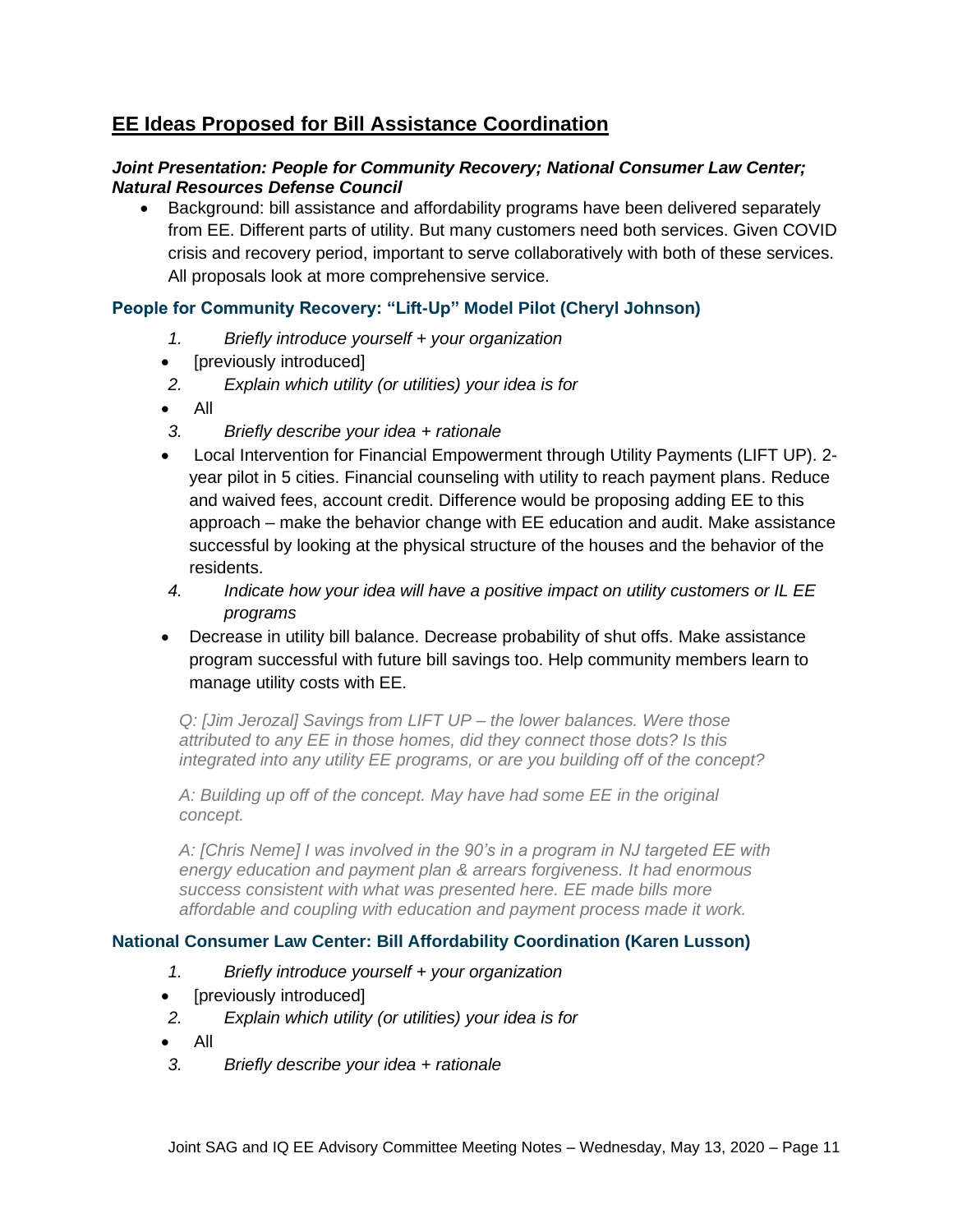- Holistic approach to delivering EE to IQ customers provide bill assistance, customer rights and other EE information at every customer interaction. EE departments don't always understand what's going on at credit and collections level. Both processes can be improved. Customers who get EE also get info about assistance, affordability, rights and protections. Customers who get assistance get info about Wx and EE. Coordinate lists between departments e.g. to find areas to focus on more Wx efforts.
- *4. Indicate how your idea will have a positive impact on utility customers or IL EE programs*
- Reduce financial struggle for customers, especially important for near term increases due to unemployment. Better community connections.

*Q: [Chris Neme] Observation that this is an example of leveraging other initiatives that we tried to flag as a generic thing yesterday for utilities to think about. There are all these ways utilities interact with customer and we need to think about these linkages.*

### **NRDC: Connecting Payment Troubled Customers with Energy Efficiency (Laura Goldberg)**

- *1. Briefly introduce yourself + your organization*
- [previously introduced]
- *2. Explain which utility (or utilities) your idea is for*
- All
- *3. Briefly describe your idea + rationale*
- Pilot or program. Bring together staff from different utility depts and programs and stakeholders to design and implement. Beyond referrals and EE kits/bulbs. Directly enroll troubled customers with EE. Long term solution for energy burden problems. Performance-based with various KPIs – improved payment patterns, reduced arrearages, and shutoffs, avoided bad debt, reduced C&C costs. Have pilots/programs in MI to look at as models.
- *4. Indicate how your idea will have a positive impact on utility customers or IL EE programs*
- Long-term energy affordability and reduction of energy burden.

*Q: [Kristol Simms] Could you explain what a pilot might look like? Is it weatherization or is it just placing them in the queue for utility only offerings?*

*A: This could work in a number of ways. DTE pilot was dedicated amount of funding and also wanted to do research on reaching customers. Had a suite of measures to implement when they targeted those customers. Now rolling into existing IQ – for IL it could be braided and utility only – targeting existing funds to these customers. All IQ customers are payment troubled, likely, but these are most at risk.*

*Q: [Kristol Simms] Challenge is that you can't refer straight through braided program – waiting list, qualifications issues. Outside of IHWAP is more likely to be more successful.*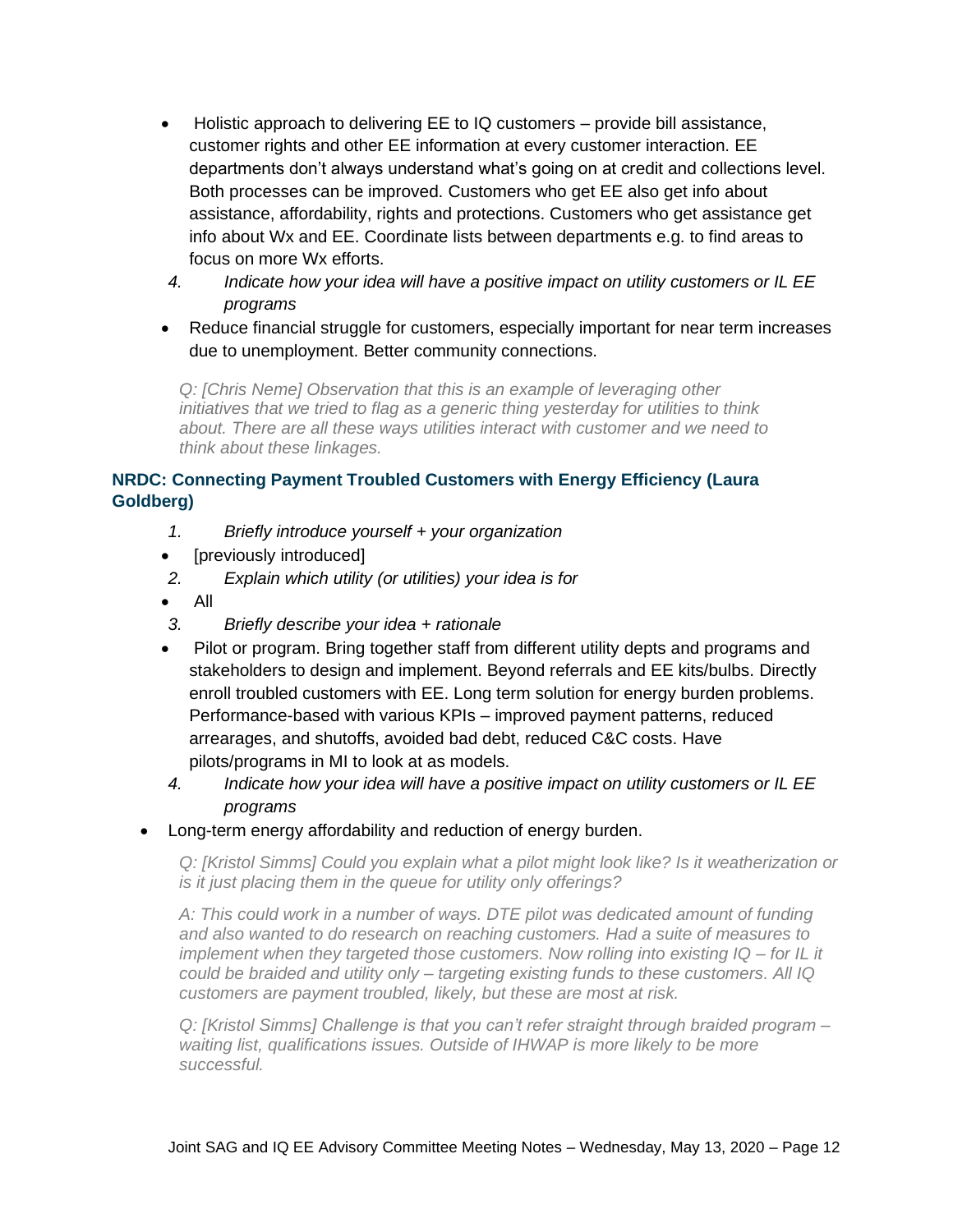*Q: [Molly Lunn] Trying to look at this too. Trying to prioritize customers. Is a challenge with agency guidelines from state and federal level. Hard to influence except with utility only. We totally agree, just have to figure out how to make it happen.* 

*A: Need to have further discussion how to make this work with braided funding since agencies are in a good position to deliver. Good reason to start as a pilot.*

*Q [Kristol Simms]: Do you think there is a way around the prioritization with agencies?*

*A: Probably not if it is their federal funds, but other agencies or implementers might have more flexibility. [Further discussion on this topic may be needed]*

# **EE Ideas Proposed for Multifamily IQ Programs**

## *NRDC:*

## **• IQ Multifamily Program Enhancements (Laura Goldberg and Chris Neme)**

- *1. Briefly introduce yourself + your organization*
- [previously introduced]
- *2. Explain which utility (or utilities) your idea is for*
- All
- *3. Briefly describe your idea + rationale*
- Increased budgets and best practice design for IQ MF. Comprehensive, wholebuilding savings and benefits. Budget proposals based on EEFA study – electric minimum budget values, gas budget percentages. Program design recommendations based on EEFA best practices and national best practices. Whole building approach with one program, rather than multiple programs for common areas and tenant areas. One-stop shop design – coordinated access instead of referrals, single application, single scope of work, single point of contact, single contractor list, single inspection, etc. Electric and gas co-delivery. Collaboration with munis, coops, and water, too. Connect to financing, incentives first then financing for gaps (but only for owners, not tenant space which should be fully covered.) Collaborate with state housing finance agency (IHDA). Detailed reporting – consistent data and SF/MF separation to understand programs better.
- 4. *Indicate how your idea will have a positive impact on utility customers or IL EE programs*
- Holistic service to customers, increased savings and NEIs from program. Understand all offerings available to them, full suite of measures and programs. Increase participation and uptake.

## **• IQ Heat Pump Retrofits (Chris Neme)**

- *1. Briefly introduce yourself + your organization*
- [previously introduced]
- *2. Explain which utility (or utilities) your idea is for*
- Electric
- *3. Briefly describe your idea + rationale*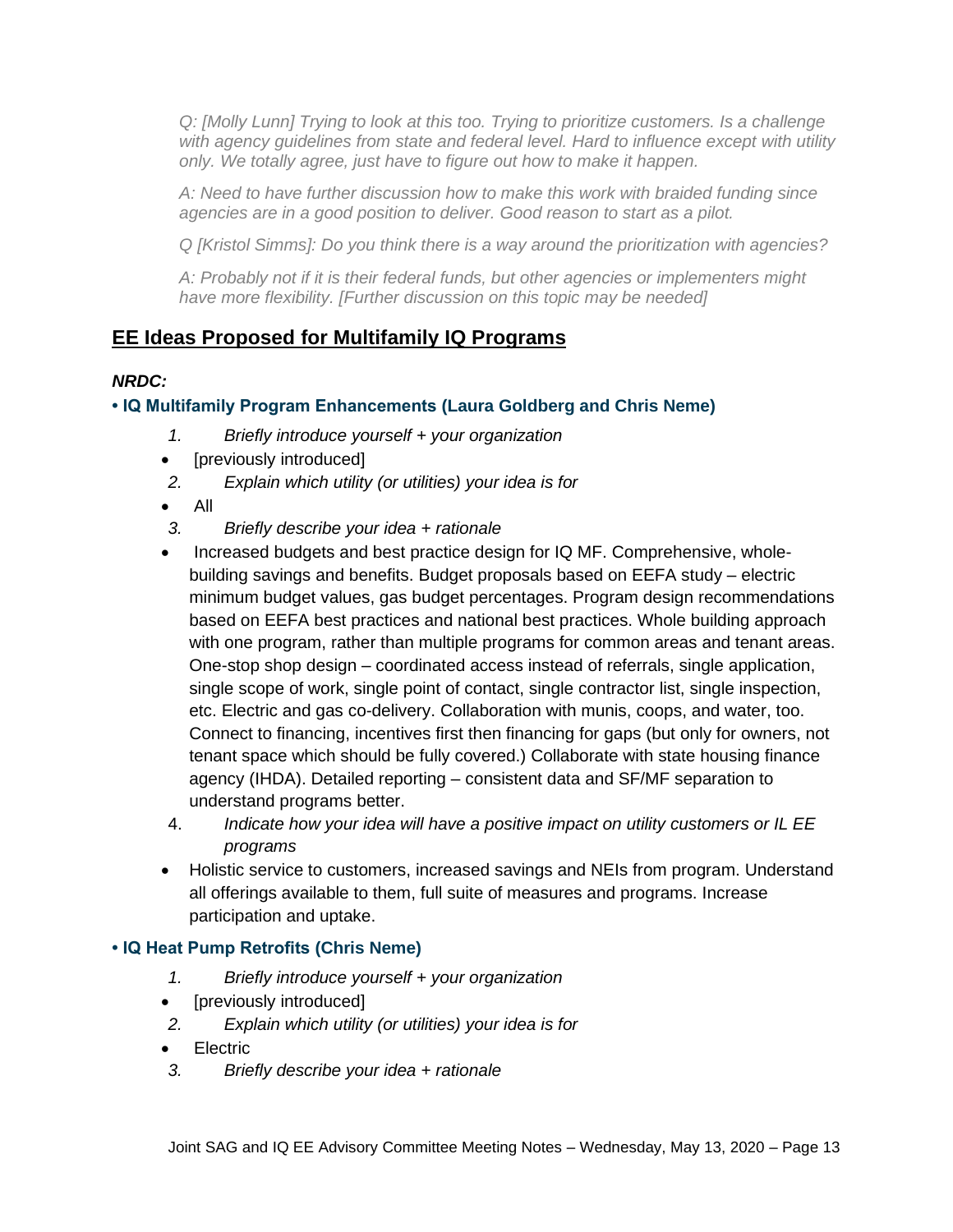- Talked about yesterday for non-IQ. Electric utilities should consider possibilities of retrofit CCHP into electric resistance heated IQ MF buildings. Pursued in concert with other EE improvements to building envelope. Target market electric heating building owners. ComEd pilot wrapping up currently.
- *4. Indicate how your idea will have a positive impact on utility customers or IL EE programs*
- Savings of 60-70% vs resistance. Shape market.

*Q [Andrea S] What about additional heat on very cold days?*

*A: If you have a CCHP, the standard on those has evolved over 5-6 years. Basically to qualify for that, you have to provide 100% nameplate at 5 degF. Many CCHP provide some heat down to -15 degF or colder. Absolutely true in IL climate, especially Northern IL, days and hours where the temperature is lower. Need to keep warm in those circumstances. With the right program approach, that is possible. Keep electric baseboard in place for really cold hours as supplemental heat. Adding the heat pump adds heating capacity. Key with two systems in place is education on how to use and/or having controls that resistance kicks in only when needed. When having a centrally ducted electric furnace, there can be resistance coils built into air handler. Efficient thermal envelope can help. More improvement to that helps not need as much backup heat.* 

*Q: [Ted Weaver] You mentioned savings might not be as much based on customer operation, is that about the backup heating?*

*A: No, meant that measured COPs of cold climate ductless mini splits have been in 2.5-3 range. However if you set the thermostat at 68 degF and the the resistance at 70 it will never come on because backup kicks on first. Part of why you see different savings between buildings in studies. Integrated controls speaking to each other gets rid of error, that's being tested. Displace as much of the inefficient heat as possible. Educate tenants.*

## *Elevate Energy:*

## **• Whole-Building Electrification Retrofits Pilot – IQ Multifamily (Margaret Garascia)**

- *1. Briefly introduce yourself + your organization*
- Elevate introduced yesterday. Currently implement IQ MF for ComEd and gas utilities in their territory. Research and policy team at Elevate.
- *2. Explain which utility (or utilities) your idea is for*
- All
- *3. Briefly describe your idea + rationale*
- Electrification and associated technologies are here in IL. Trends are pointing to increased adoption of all-electric technology. Proposal is for whole building electric retrofit instead of current piecemeal approach. Comprehensive EE, optimized system size; electrify end uses; upgrade electrical panels if needed. Training needs for contractors. Incorporate grid-enabled technology.
- *4. Indicate how your idea will have a positive impact on utility customers or IL EE programs*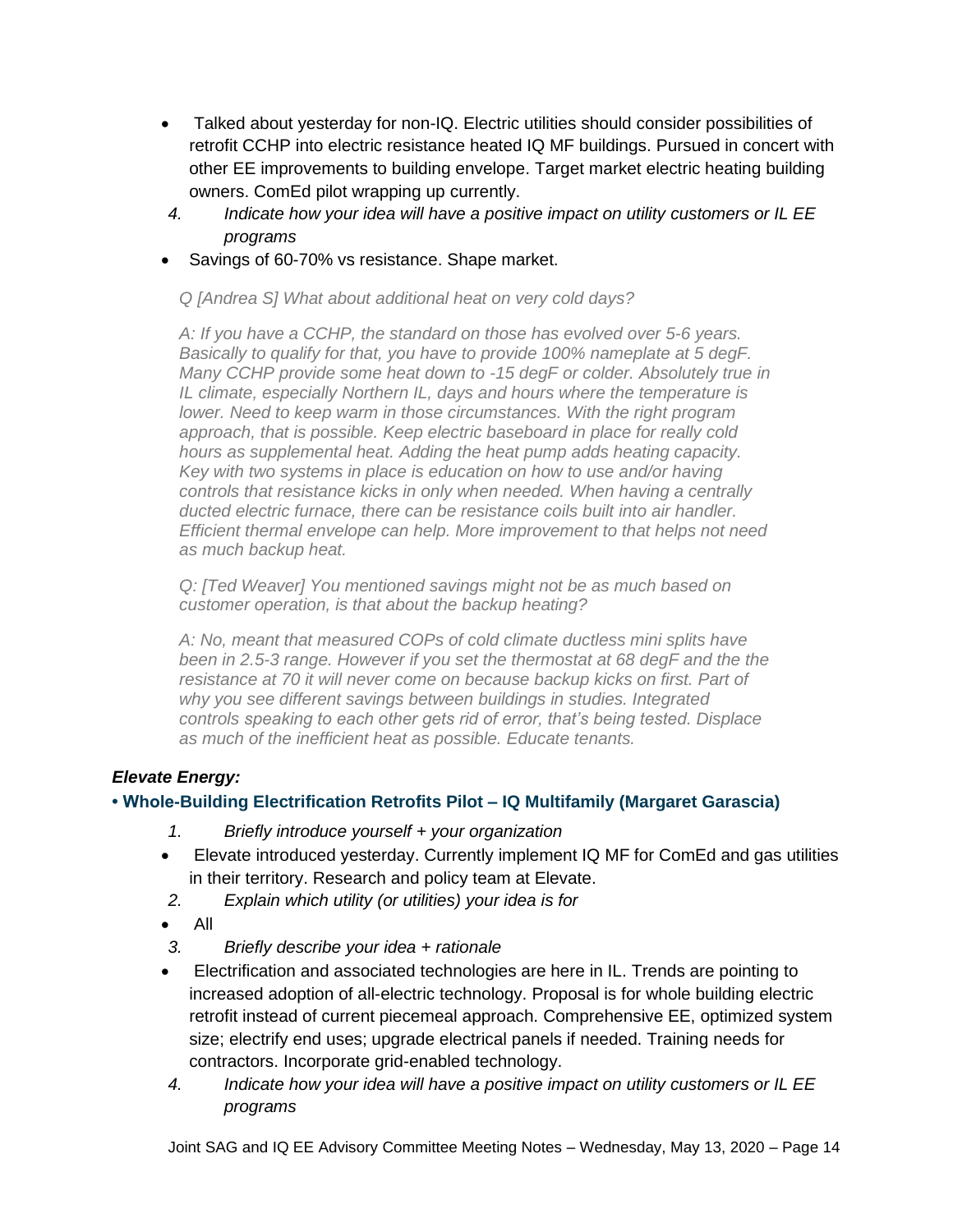• Long term customer savings. Better grid management. Reduced environmental impacts. Reduce carbon impacts. Comfort and IAQ. Demonstrate recent technologies. Demonstrate leadership in the Midwest.

*Q [Jim Jerozal] Slide 6, there are opposing positions on this – recent IAQ studies not definitive. There are contested opinions on electrification, especially in very cold climates. Generally, this group has stayed away from fuel switching. Previously have talked about targeting all-electric resistance homes. This proposal strays into a policy area we can't support and SAG hasn't ventured into.*

*A: Appreciate that comment and perspective. Want to start this conversation. Lots of opinions, perspectives, unanswered questions. This could help answer the questions.*

*Comment: [Laura Goldberg] NRDC thinks starting with resistance is the start to get to where Margaret is talking about. We understand the concerns about what is a policy change, what's able to be in EE programs now. NRDC is very supportive of this.*

*Q: [Jim Jerozal] There is also high-performance gas heat pump technology coming. It should be the best technology, not just gas vs. electric.* 

### **• Rural IQ Electric Pilot (Margaret Garascia)**

- *1. Explain which utility (or utilities) your idea is for*
- ComEd (could also be Ameren)
- *2. Briefly describe your idea + rationale*
- R&D pilot. Identified opportunity in Pembroke Township (Kankakee County). Farming community, low average income. Similar to previous idea. Possibly different technology including integrated space and water heating. Current GSHP in TRM is better understood than ASHP for integrated space and water heating. Need to refine systems for cold climate.
- *3. Indicate how your idea will have a positive impact on utility customers or IL EE programs*
- Test new technologies. Help customers. Invest in under-invested area.

*Q: [Jim Jerozal] Same principle applies here. How and what we decide to do with EE money in IL, we need to be careful about policy and how we approach that.* 

*Q: [Chris Neme] For Jim, portion of these homes that aren't electric are predominantly propane. Are you still concerned in that context?*

*A: [Jim Jerozal] Yes, the idea here is staying out of the fuel switching war. I don't disagree that propane is probably the most expensive heating system. EE might not be the tool to make that change.*

*Q: [Chris Neme] When Nicor extends lines to an area that didn't have them, do they not extend the incentive offer to convert from propane to gas?*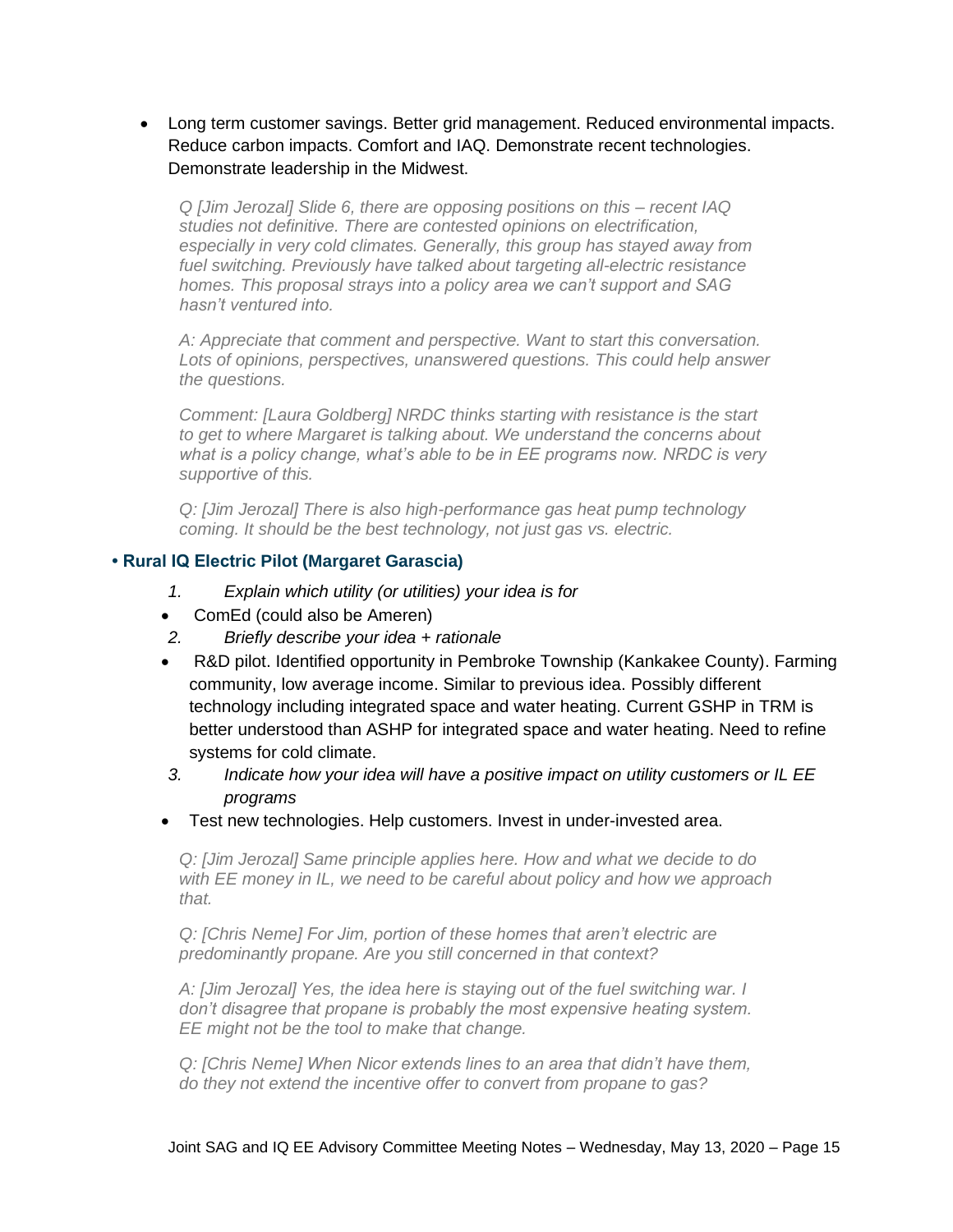*A: [Jim Jerozal] Once a customer becomes a Nicor customer then they are paying in and can participate in EE programs.* 

*A: [Kevin Dick] Part of the discussion is around EE part is around fuel switching. Appliances for electric efficiency and the rationale for fuel switching are good. But in old housing stock there are expensive electrical upgrades. Good reasons to make those upgrades outside of efficiency and appliances are cost-effective but with those electrical upgrades it swamps the savings. Cost of the electrical lines for homes that weren't designed for those amperages it's hard to roll that cost into an incentive.*

*A: [Jim Jerozal] Like instantaneous hot water heaters, the costs add up really quickly. That's why we don't' offer except in new construction. It doesn't pass the TRC.* 

*A: [Kevin Dick] Big discussion is cost of maintaining customers – from a longterm customer perspective it makes sense to fuel switch and not pay two customer charges. Policy discussion about incentivizing these has to come to how rates are structured on customer charge.*

### • **Benchmarking Technical Assistance (Gus Sandoval)**

- *1. Briefly introduce yourself + your organization*
- Project coordinator for public sector programs at Elevate.
- *2. Explain which utility (or utilities) your idea is for*
- All
- *3. Briefly describe your idea + rationale*
- Benchmarking technical assistance for MF buildings in 25-50k sq. ft. range with Portfolio Manager, coupled to free energy assessment. Pilot for IQ MF tied to existing offerings. Model could expand to other markets such as commercial.
- *4. Indicate how your idea will have a positive impact on utility customers or IL EE programs*
- Increase number of benchmarked buildings in target cohort. Improve awareness of energy performance. Increase participation in energy assessments, increase customer satisfaction. Increase savings.

*Q: [Jim Jerozal] ComEd has a system to key into portfolio manager. It took a lot of IT work. It would be interesting – has anyone looked at the benchmarking results in Chicago and has that indeed reduced energy use in those buildings and are they proportionally participating more? Is that a smashing success and rolling down to smaller footprint now?*

*A: One note is that the year to year analysis is tricky with new construction buildings coming on line. As far as emissions trend analysis, City has seen continued reductions on an annual basis.* 

*Q: Not sure that answered the question. Theory is that you benchmark, you are more aware, you know what is going on…is there analysis that shows that trend has taken hold, or is it too early?*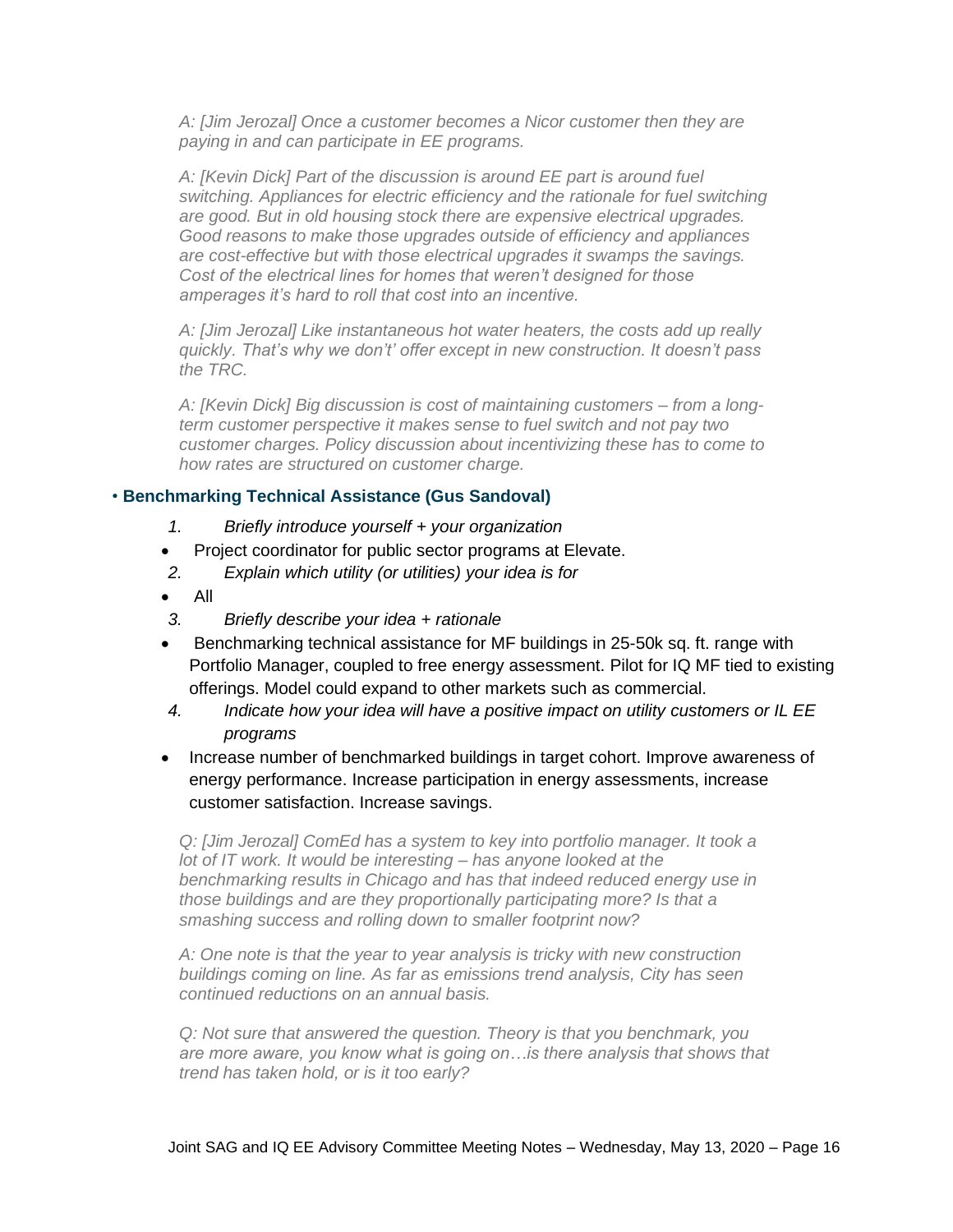*A: [Molly Lunn] We do have a tool and there are a limited number of customers that take advantage of it now. Answer is we don't know yet, that's the look we are wanting to take. Short answer is we don't have the analysis yet but we agree that we want to do it.*

*A: [Jim Jerozal] I know we looked to see if we wanted to do something like that but the price tag was high. Significant IT cost.*

*A: [Kevin Dick] We did see interest in large portfolios to make sure all buildings were meeting the benchmark requirements and some of them were surprised about some of their buildings and are working on improvements. Anecdotally on MF side it is more difficult, because of how the system works. Have to have a rent role to provide to ComEd and get information out of large number of renters. Meter numbers is an option but increases difficulty some. Once data gets where it goes, you get a good number and it is a powerful motivator.*

*A: [Chris Neme] Not sure if that evaluation has been done in Chicago, sounds like it hasn't. In NYC, there has been a demonstrable effect in those studies.* 

*A: [Kevin Dick] Energy Star has some studies too – maybe 4-6%. [SAG Facilitator to follow-up with Kevin]*

### *Community Investment Corp. (Katherine Elmore)*

### **• Additional Gas Funding**

- *1. Briefly introduce yourself + your organization*
- Nonprofit, mission driven lender in Chicago area. MF rehab lender. CIC Energy Savers program (2008 launch) to help reserve rental housing (with Elevate).
- *2. Explain which utility (or utilities) your idea is for*
- Nicor Gas (with ComEd)
- *3. Briefly describe your idea + rationale*
- Long waiting list and low availability for suburban gas customers could benefit from additional funding. Maintain minimum budgets.

#### **Portfolio Applications (Katherine Elmore)**

- *1. Explain which utility (or utilities) your idea is for*
- Northern IL utilities
- *2. Briefly describe your idea + rationale*
- Streamline application for portfolios of multiple buildings or project with multiple addresses. Ease process for customer and implementer.

#### **• Multi-Family Building Owner Outreach**

- *1. Explain which utility (or utilities) your idea is for*
- Northern IL utilities
- *2. Briefly describe your idea + rationale*
- Enhance outreach. Neighborhood building owner groups, associations.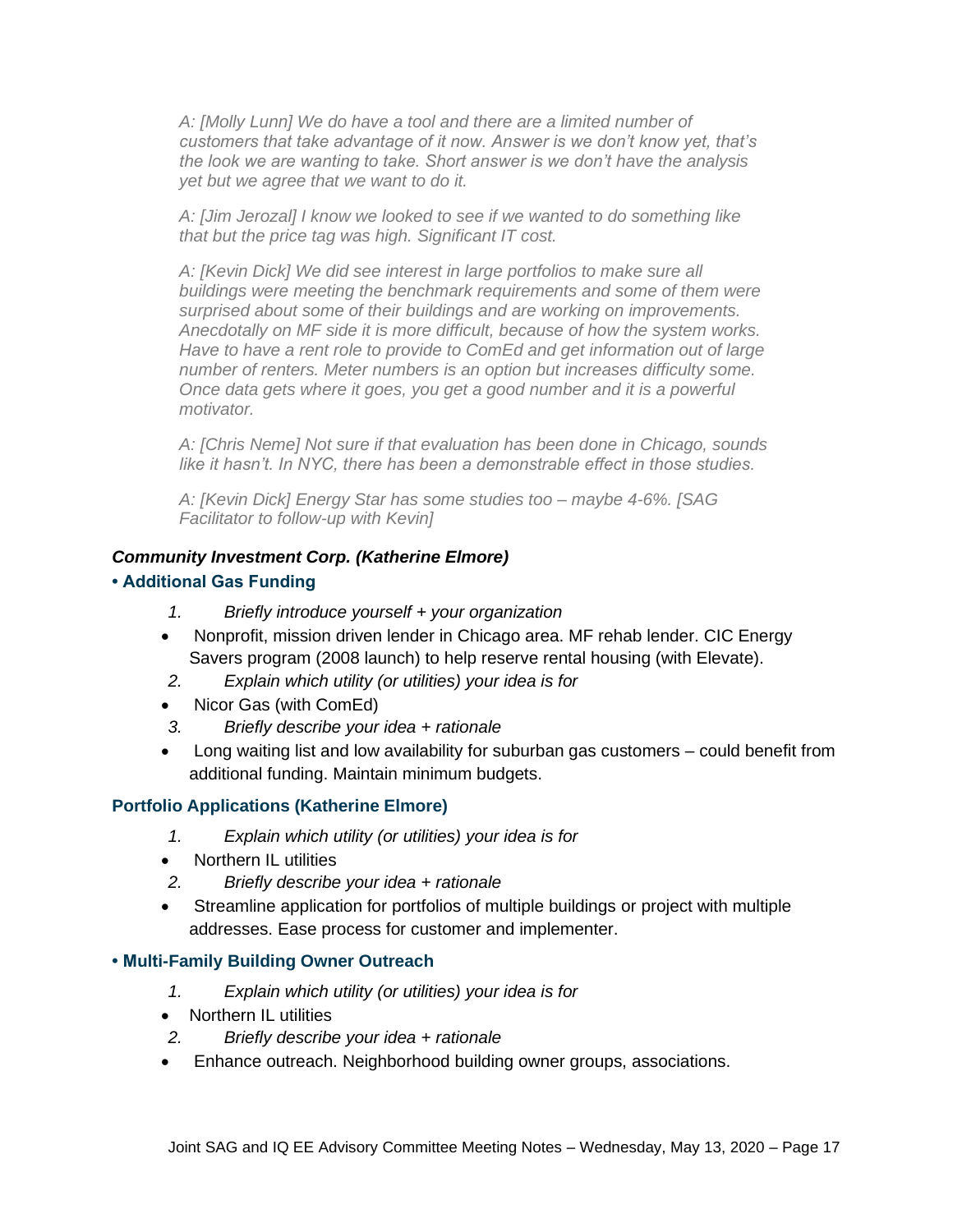### • **One-Stop-Shop Multifamily Marketing**

- *1. Explain which utility (or utilities) your idea is for*
- All
- *2. Briefly describe your idea + rationale*
- One stop shop marketing strategy is important. Some builder's groups meetings, market rate programs discussions with no concurrent discussion of IQ programs. Trying to get customers from one program they don't qualify, hard to figure out where to send them. Don't route IQ to market-rate.

### **• Combining Incentive and Financing Programs**

- *1. Explain which utility (or utilities) your idea is for*
- All
- *2. Briefly describe your idea + rationale*
- Incentives first and then financing don't finance something they qualify for a higher incentive for. Prevent routing of IQ to market-rate programs.

### **• Non-Owner Occupied 1 and 2-unit Homes**

- *1. Explain which utility (or utilities) your idea is for*
- All
- *2. Briefly describe your idea + rationale*
- Program design for smaller buildings. Doing work in smaller buildings that aren't owner occupied. Small rental buildings don't have options. Renters in SF homes need to be served by EE. Also, buildings being renovated for sale to new homeowner.

### **• Affordable Housing Program Proposals: Portfolio Applications and Bringing Vacant/Distressed Units to Above-Code EE**

- *1. Explain which utility (or utilities) your idea is for*
- All
- *2. Briefly describe your idea + rationale*
- Unsubsidized housing is lost to housing stock through disinvestment and rising costs. Need to not lose this housing stock. Rehab vacant and distressed buildings with EE incentives. Often don't qualify for Income Eligible because of lacking major systems throughout buildings. ComEd has made some changes to their MF standard for major renovations but concern that there is a burden and challenge for these types of buildings. Often renovated just to code, if that, or left out of the housing stock. At least 200 units in past two years that didn't get into EE programs and didn't move forward with any EE.

*Q: [Kevin Dick] How are you verifying MF tenants to be income eligible? You mentioned not just doing owners.*

*A: CIC is just a lender. We don't have any requirements or verifications. We look at census tract and affordability of rents in that building.*

*A: [Chris Neme] In latest version of Policy Manual, parties crafting it worked on developing a variety of options to qualify MF buildings. Two of which are*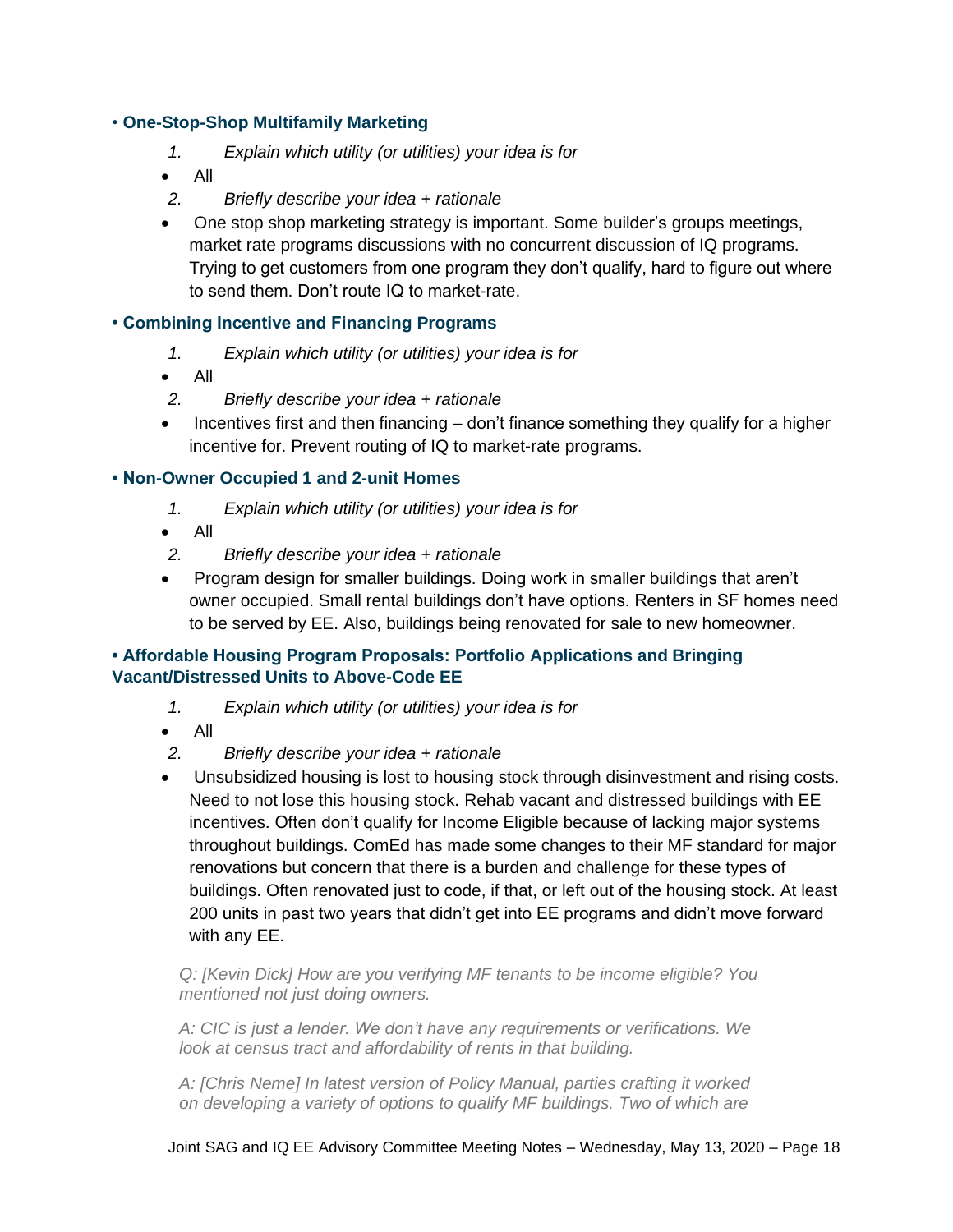*census tract and rent roles. Utilities can qualify a building with those or the half dozen options.*

*A: [Molly Lunn] Challenge when a 1-2-unit building is owned by someone who doesn't live there. There are pricy upgrades. Then they could raise the rents*  and make it not affordable anymore. IHWAP has same requirements. Willing *to look at it, just that's the rationale behind why we and others haven't been doing it so far.*

*A: [Cate York] Not familiar with the policy framework, but did want to say that part of IL Solar for All program – requirement that MF buildings kept rents affordable for 5 or 10 years. That's something in other programs.*

*A: [Kevin Dick] We've had success requiring owners to occupy for a period of time with an annual check in.*

*A: [Laura Goldberg] We've seen that put into place before, incorporating affordability requirements for EE or other aspects of building upgrades to prevent gentrification in turnover of housing.*

*A: [Katherine Elmore] Have to be careful that the incentive is the amount that the building owner can recoup for the renovation and stay competitive in the market or the retrofits won't happen. Owners have to be successful or these buildings will no longer provide affordable housing. That's the other side of the coin.*

## **EE Ideas Proposed for IQ Portfolios**

### *National Consumer Law Center:*

## **• Smart Thermostat Approach (Karen Lusson)**

- *1. Briefly introduce yourself + your organization*
- [previously introduced]
- *2. Explain which utility (or utilities) your idea is for*
- All
- *3. Briefly describe your idea + rationale*
- Assessing value of smart thermostats in low income Wx. NCLC paper conclusions about protocol to determine whether a Wx home should get a smart thermostat installed. Was adopted as policy in MA LEAN. Most relevant to utility only programs. Decision to install is best resolved by on the ground field specialist in consultation with clients they serve. Not an efficient use of funds or in best interest of client to install smart thermostat for every client. Savings potential vs evaluated savings. Factors influence savings, especially occupant behavior – how often away from the home for home-away function of smart thermostat. Demographics: income influences access to internet at home. Urban vs rural/tribal, age disparities as well. LEAN Wx managers haven't see significant interest from clients. If the consultation shows that they want it, then they install. Conclusion: only install if whole criteria list is met.
- *4. Indicate how your idea will have a positive impact on utility customers or IL EE programs*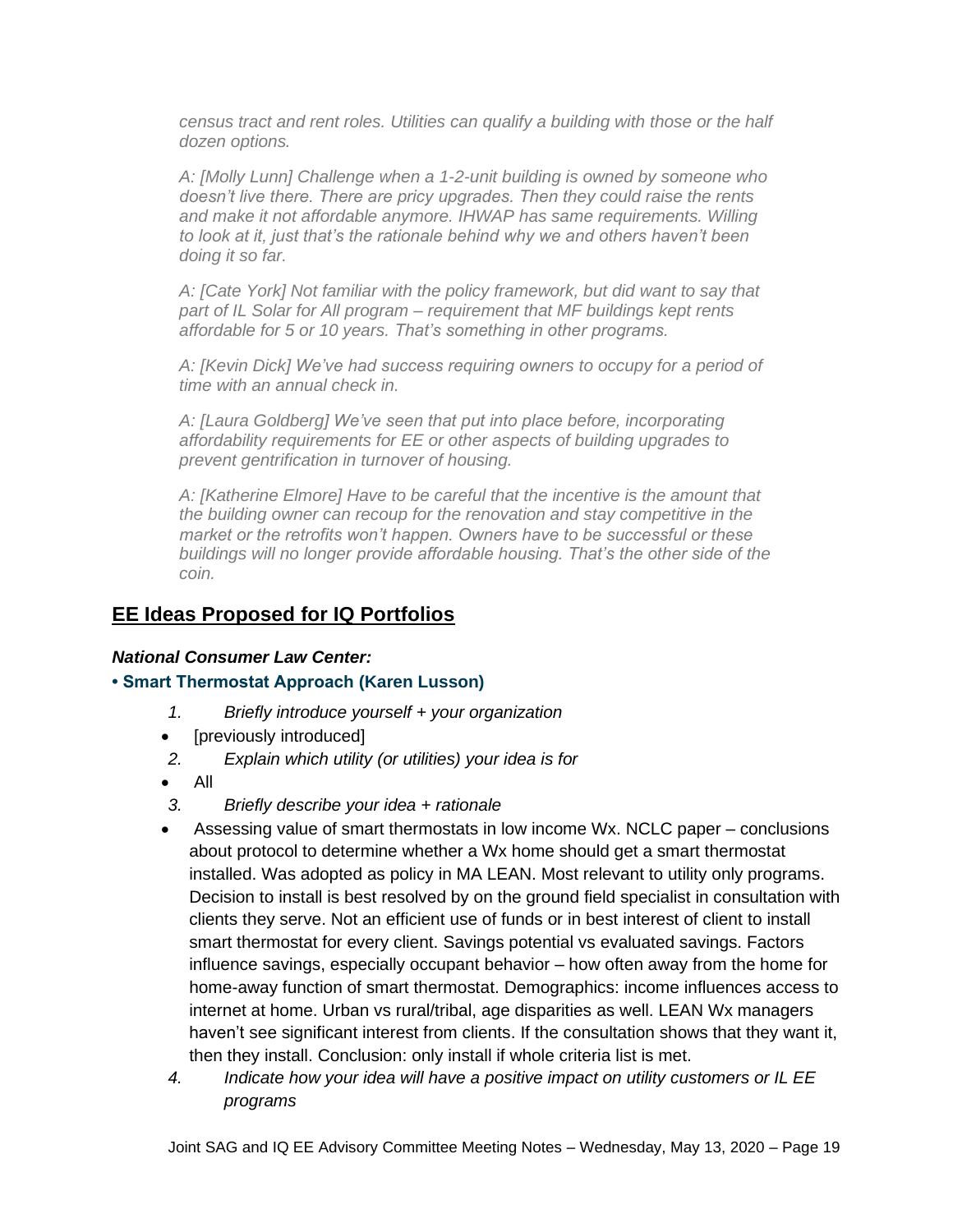### • Efficient use of program funds. Client satisfaction. Don't install measures that you don't get savings from.

*Q: [Kristol Simms] Need to discuss this proposal further. I'm not sure I understand what is proposed. We have had discussions about these programs being more inclusive. Are we supposed to consider an approach that decreases the number or types of customers that participate because we don't think they can learn to use the devices – slide mentioning "technically savvy" criteria?*

*A: There is a recognition that utilities are facing pressure to find measures that will produce savings outside of lighting and that smart thermostats are being viewed along with other smart technology as ways to increase savings. This is saying that there shouldn't be a default smart thermostat approach for all homes. Probably true for all MF and SF but this paper focused on demographics of low income Wx. Has to be a conversation with the customer to make sure it was the right fit for them. Customer callbacks and dissatisfaction. Common sense on best thermostat to install.*

*Q: [Kristol Simms] The premise of this proposal is troubling to me. From our experience, there may have been a handful of thermostats that required follow-up or issues. We are frequently in touch with implementers and others on the ground.*

*A: What you have described is what should be happening – having conversations with the customers and having the materials for understanding the functioning of the thermostat. That's what we're talking about. Not walking in and installing a thermostat.*

*Q: Is this a solution to a problem that exists? Where does this problem exist? We talk to our implementers frequently; not sure what this proposal is meant to fix.*

*A: Happy to follow up.* 

*Q: [Will Baker] Agrees that whether to install should be determined by installer and client and that holds true for any EE measure. Making them aware of the*  features makes them happier and use the products. Not all the savings come *from occupancy behavior, there are other optimizations like connecting to outdoor temperature for instance that happen whether or not at home. Condenser turn offs with fan blowing. There are different ways besides just home. There are also optimization programs that tweak scheduling designed for people that are in their homes. Happy to go through those. Wifi is needed for demand response but not for EE savings from smart algorithms.* 

*Q [Kevin Dick]: Valid points all around. Implementers tend to talk to customers about what is going to be installed because they don't want to go back. Even old programmable thermostats, we didn't install unless they wanted it. Wifi connectivity issue isn't going to go anywhere – it's one of the first shut offs for low income customers. Cellular hotspots are also available but can be intermittent too. Technical savvy is less of a concern – some older customers are quite savvy and some younger aren't. Conclusion seems correct*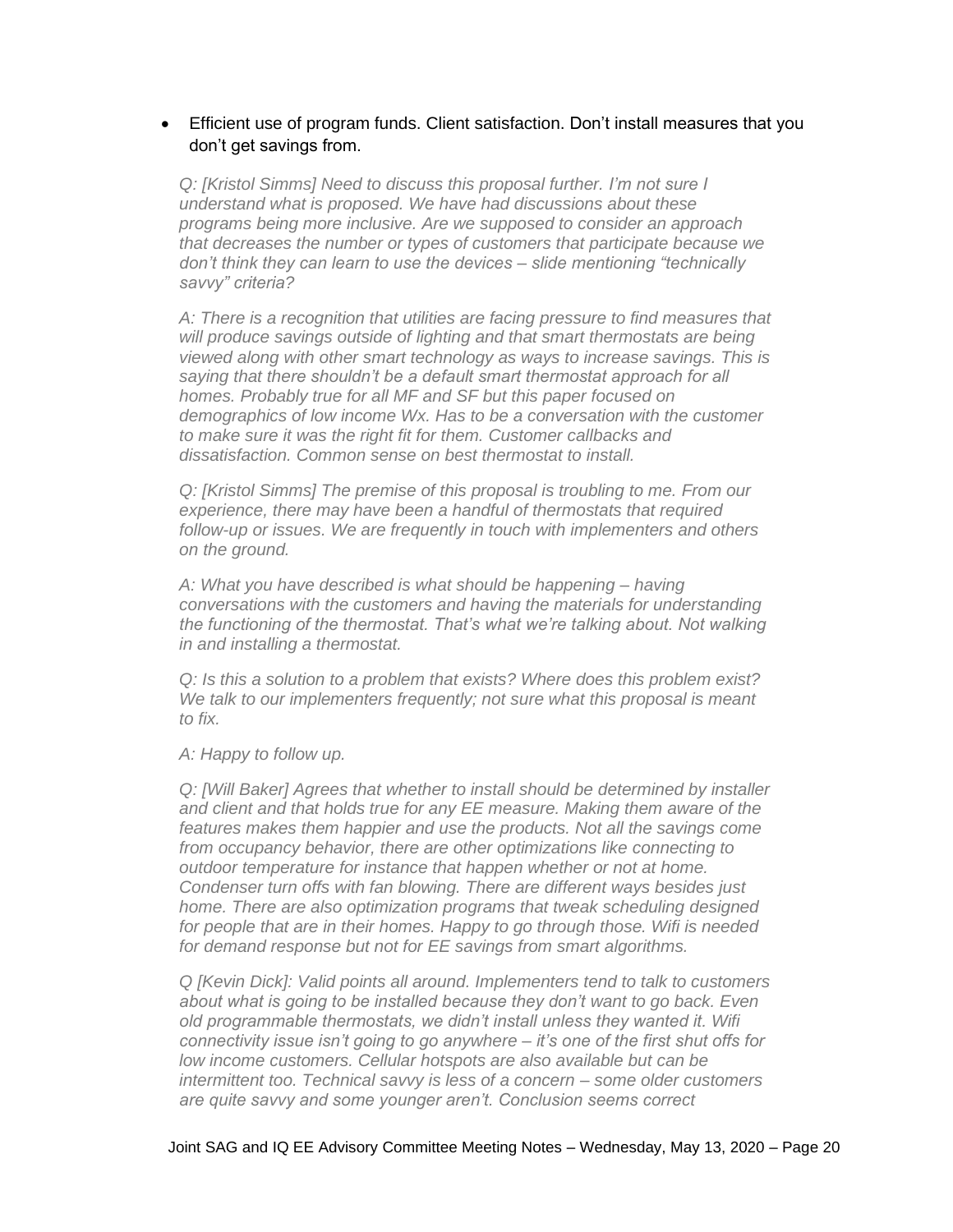*Q: [Kristol Simms] For all customers the decision to install should be based on what is best for the client. From a policy perspective concerned about this being focused on low income customers.*

*Q: [Kevin Dick] Yes, for any new measures coming on we can't have a one size fits all approach.*

*A: [Laura Goldberg] All customers should have access to all measures.* 

*[May require follow-up discussion]*

### **• Income Qualified Program Spending (Karen Lusson)**

- *1. Briefly introduce yourself + your organization*
- [previously introduced]
- *2. Explain which utility (or utilities) your idea is for*
- All
- *3. Briefly describe your idea + rationale*
- Increase amount of money dedicated to IQ programs suggest 85% of residential budget. (Would be an increase of 20-30% over current levels depending on utility). Energy insecurity was high before COVID. High number of customers are low income. Equity issues in energy burdens. IQ spend in FEJA aren't based on poverty analysis. Work together to maximize IQ spending. Look to reduce costs in portfolio, as has been suggested in other proposals and use that to maximize IQ.

*Q: [Kevin Dick] Do you have statistics on the allocation of tax incentives and other incentives for non-IQ customers?*

*A: Undocumented customers won't have access to LIHEAP and unemployment benefits. Significant number of people in the state in trouble financially, not just undocumented community. Importance of credit and collections having a role in this discussion. Have to take a hard look at all the policies that affect low income customers. Long term affordability is needed through EE programs.* 

### *NRDC: Health and Energy Efficiency Ideas*

### **• Health & Safety Repairs / Health + EE Pilots (Laura Goldberg)**

- *1. Briefly introduce yourself + your organization*
- [previously introduced]
- *2. Explain which utility (or utilities) your idea is for*
- All
- *3. Briefly describe your idea + rationale*
- Establish health and safety budgets. GHHI chart showing comprehensive health + EE intervention. Recommend that minor H&S repairs and measures covered in IQ retrofit. Don't want to see all the budget go to H&S but as a percent of project or spending level per project that could prevent "walkaway" issues from stopping EE work. Robust reporting on H&S issues – what was found, repaired, left.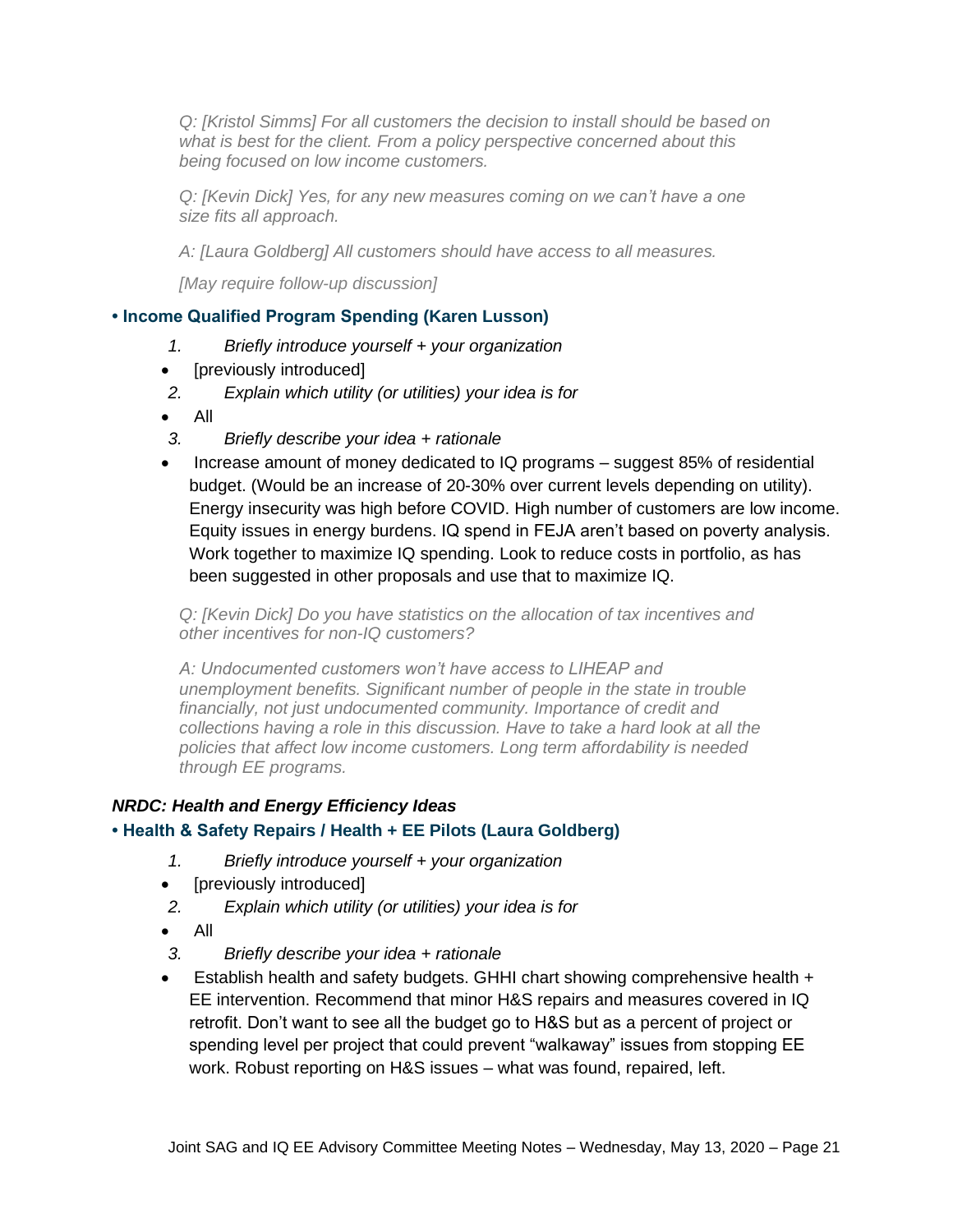- Leverage other funding sources. Explore pilot and emerging tech budgets. Collaborate with hospitals and health care providers. Extend ComEd's current activity and spread to other utilities. Examples of funding sources that could be leveraged.
- *4. Indicate how your idea will have a positive impact on utility customers or IL EE programs*
- Energy and non-energy benefits and long-term impacts. Could add to NEI research already underway.

## **• Healthy Building Materials + IQ Retrofits (Laura Goldberg & Veena Singla)**

- *1. Explain which utility (or utilities) your idea is for*
- All
- *2. Briefly describe your idea + rationale*
- Provide data and materials that are being used in IQ SF and MF retrofits. Remove worst in class chemicals that add to health issues.
	- o Proposal 1 is reporting insulation and air sealant materials used. Better understand what materials are used and the use patterns. Data to verify effectiveness of materials and healthy materials that get same energy savings. Isocyanates, flame retardants, formaldehyde.
	- o Proposal 2: Prohibit use of Category 1 or 1A respiratory sensitizers (OSHA definition). Lead to hypersensitivity of airways and lead to disease outcomes. Pre-existing respiratory conditions are a risk factor for COVID as well.
- *3. Indicate how your idea will have a positive impact on utility customers or IL EE programs*
- Protect health of both residents and installers.

*Q: [Kevin Dick] Are you suggesting that Wx should not include 2-part polyisocyanurate foam at all? Most spray foams are one part (Great Stuff) and 2 part which is most common.*

*A: 2-part spray foam contains isocyanates we are concerned about. Yes, suggesting not using those.*

*Q: So, removing air sealing from Wx projects?*

*A: Yes, some properties did need to use 2-part spray foam for air sealing, but we would suggest prohibiting the use of it for insulation. There are clear equal cost alternatives for that. But agree it is still needed for air sealing until we develop alternatives.*

*Q: Not a lot of programs use 2-part foam on existing buildings – cellulose mostly. Not even blow in fiberglass. Mostly cellulose.* 

*A: The study part of the proposal, we want to find out what is being used.*

*Q: [Kevin Dick] I have an old list of materials, can provide that.*

*Q: [Jim Jerozal] Like the healthy homes approach and we have stuff that is working on that idea. Would like to have that conversation. On this healthy materials, is there a reason this is just IQ instead of across the board? And*